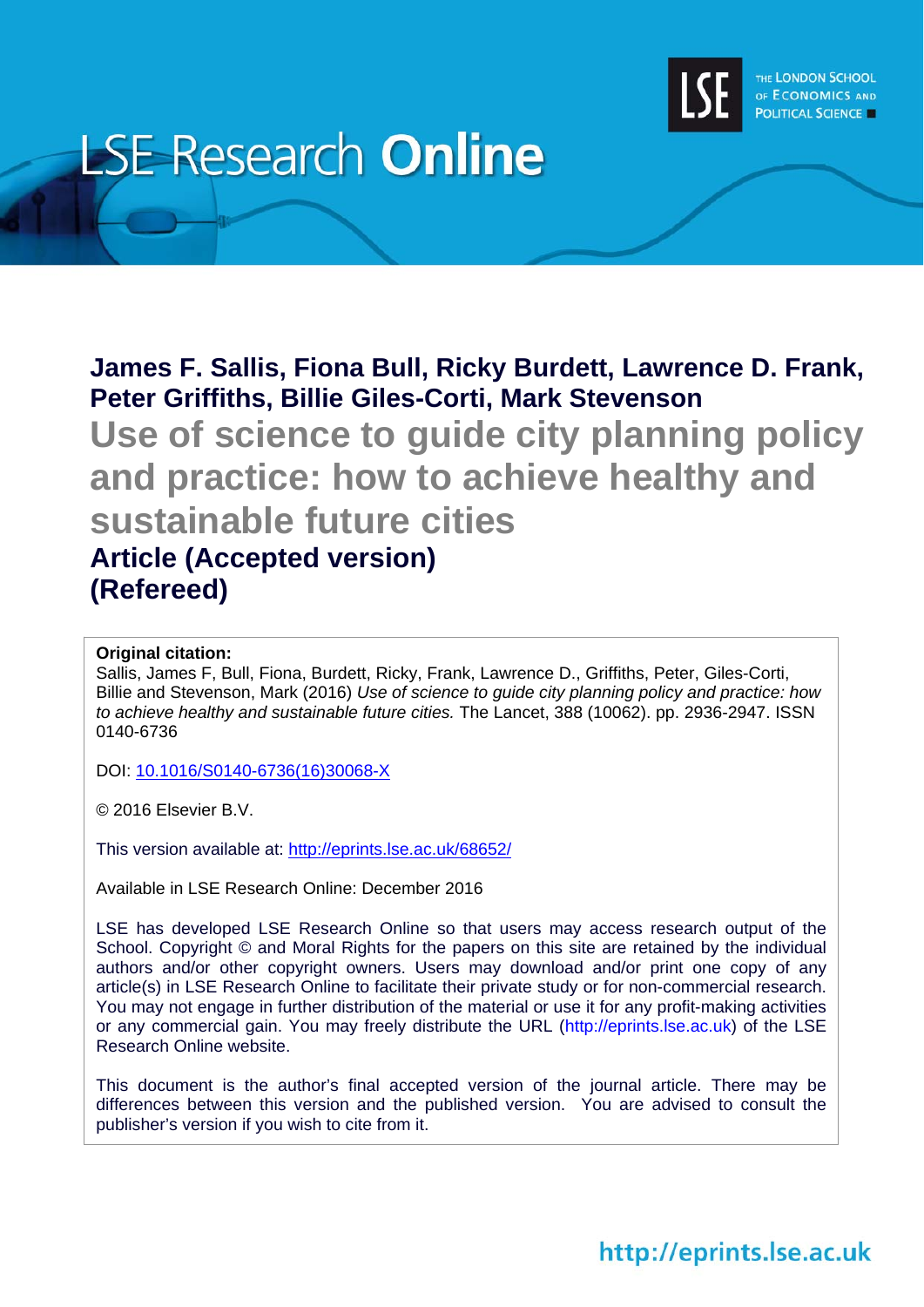# **Using science to guide city planning policy and practice: achieving healthy and sustainable future cities**

Prof James F Sallis (University of California, San Diego, USA) Prof Fiona Bull (University of Western Australia, Australia) Prof Ricky Burdett (London School of Economics, UK) Prof Lawrence D Frank (University of British Columbia, Canada) Mr Peter Griffiths (London School of Economics, UK) Prof Billie Giles‐Corti (University of Melbourne, Australia) Prof Mark Stevenson (University of Melbourne, Australia)

Word Count: 4536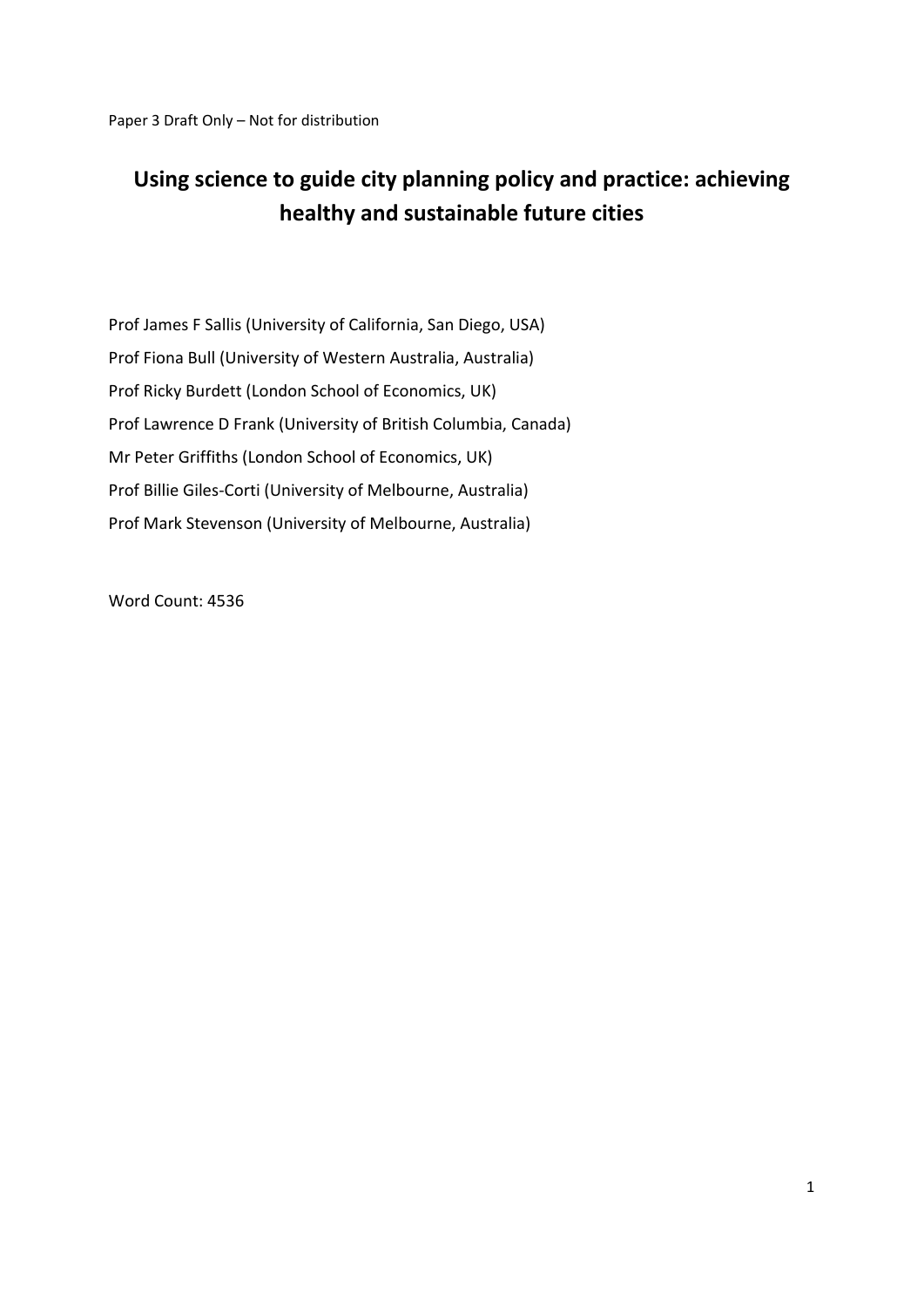# **Abstract**

Land-use and transport policies contribute to worldwide epidemics of injuries and noncommunicable diseases through traffic exposure, noise, air pollution, social isolation, low physical activity, and sedentary behaviours. Motorised transport is a major cause of the greenhouse gas emissions that are threatening human health. Urban and transport planning and urban design policies in many cities do not reflect the accumulating evidence that, if implemented, these policies could benefit a wide range of common health problems. Enhanced research translation to ensure that health research has a stronger influence on urban and transport planning decisions could address many global health problems. This paper illustrates the potential for such change by presenting conceptual models and case studies of research translation applied to urban and transport planning and urban design. The primary recommendation of this paper is for cities to actively pursue compact and mixed‐use urban designs that encourage a transport modal shift away from private motor vehicles towards walking, cycling, and public transport. This series of papers concludes by urging a systematic approach to designing cities to enhance health and sustainability through active transport and a move towards new urban mobility. Such an approach promises to be a powerful strategy for improving population health on a permanent basis.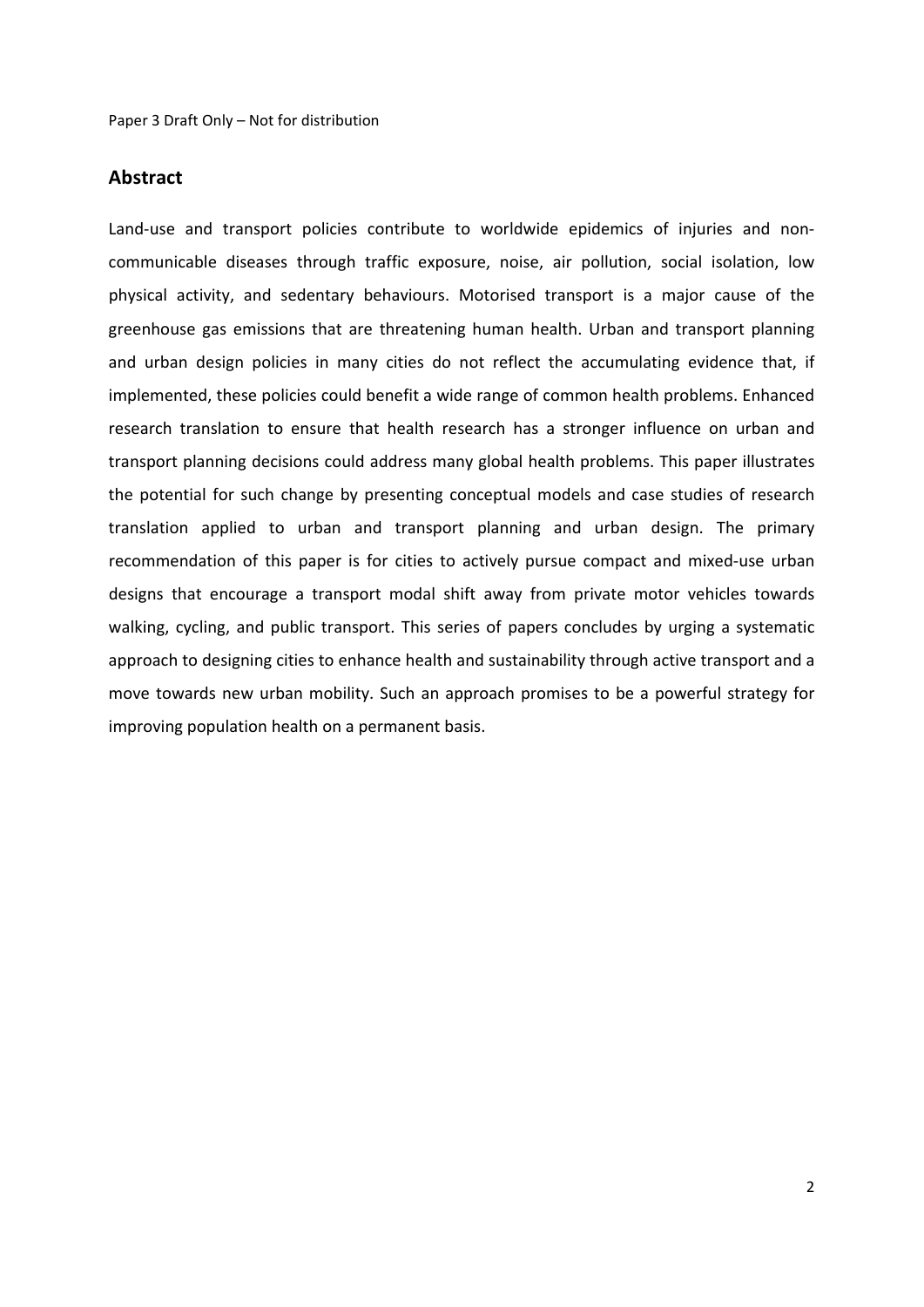### **Introduction**

Current land‐use and transport policies in cities around the world are having negative effects on health, primarily through road traffic injuries, air pollution, and physical inactivity.<sup>1-3</sup> Road traffic collisions kill and maim millions of people each year. Urban air pollution, mostly motor vehicle related, kills hundreds of thousands of people annually and contributes to climate change. Epidemic levels of physical inactivity contribute to the deaths of millions through effects on multiple non‐communicable diseases (NCDs). Urban and transport planning and urban design are some of the most fundamental causes of many serious global problems.<sup>3,4</sup>

It is vital that evidence of the health effects of land‐use and transport policies is used more effectively to guide the design of cities so that they enhance health and environmental sustainability. The first paper in this series<sup>5</sup> demonstrated that land-use and transport policies and practices can affect a wide range of health outcomes, especially NCDs and motor vehicle injuries. Eight health‐promoting urban design and transport principles were identified, and evidence-informed indicators were proposed that can be used to monitor progress in creating health-promoting cities. In many countries, land-use and transport policies are the antithesis of healthy urban design.<sup>5</sup> The second paper in this series<sup>6</sup> modelled land-use and transport policies with an emphasis on compact cities that support a modal shift from private motor vehicle use to walking, cycling, and public transport as a strategy for improving population health and estimated the gains in population health that cities could likely achieve.

In this, the final paper of this series, we consider the use of evidence as a tool for improving urban design and transport decision‐making and we make recommendations for improving the application of evidence. This paper draws on a conceptual model of research translation, summarises evidence from the knowledge transfer field, and uses a diverse set of case studies to illustrate the potential for effective research translation to facilitate more health‐oriented land-use and transport practices and policies. For present purposes, we use the terms research translation, knowledge transfer, and knowledge exchange interchangeably to refer to the process of actively working to have research-based information used in policy-making. We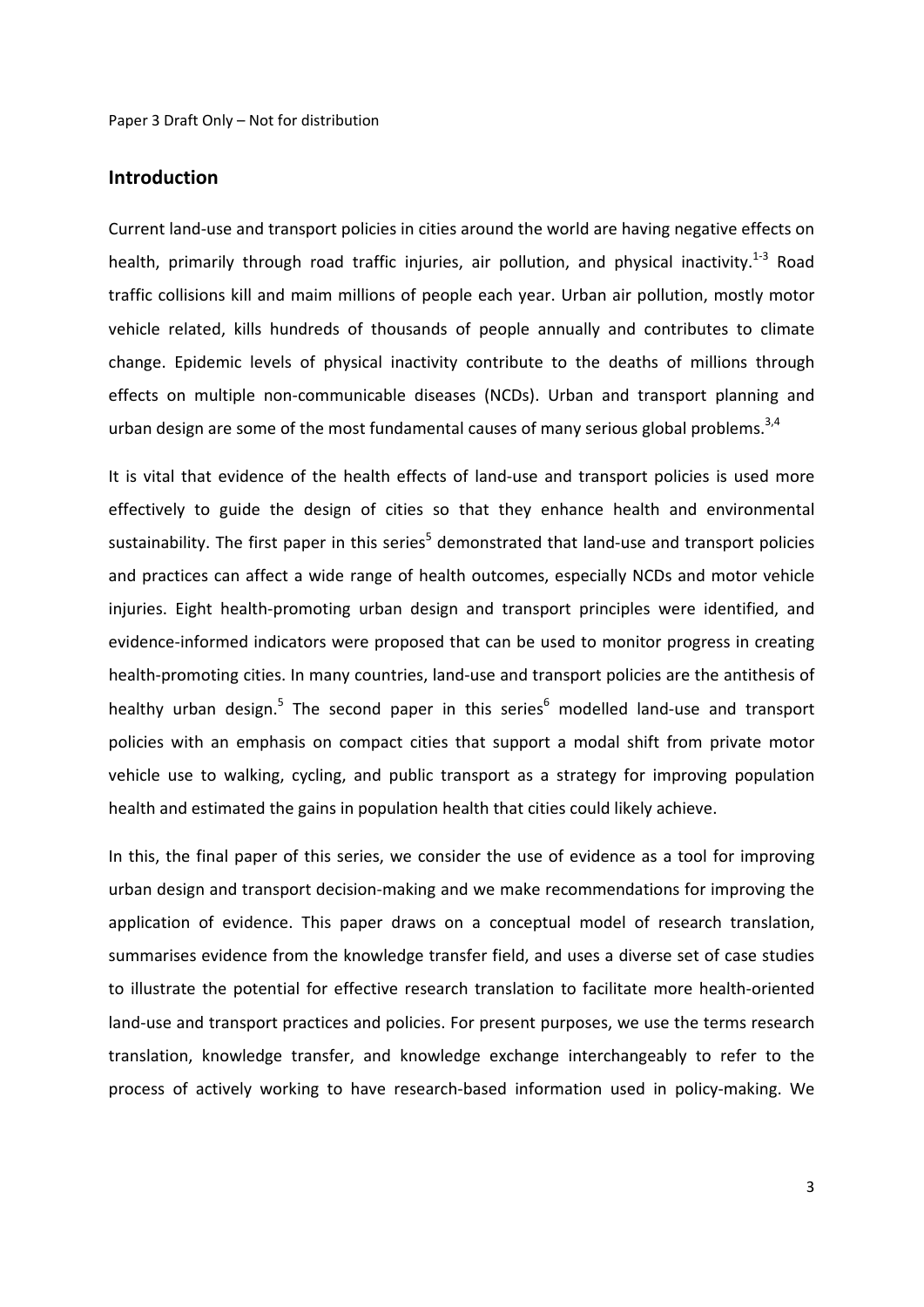conclude with recommendations based on the entire series of papers, identifying research and policy actions that are needed to advance the creation of healthy and sustainable cities.

#### **Models and evidence to guide research translation**

Research translation is a novel concept to many health researchers. Some investigators may not consider it their role to communicate research findings to decision makers, and those who would like to see research used in decision-making may lack the necessary skills. To be more effective in promoting the application of health research findings, researchers need to understand policy processes.

#### **Three streams of the policy process**

While recognising that policy-making varies dramatically between and within countries, it is still useful to consider a simple model of the policy process and consider where health research can be applied. Kingdon and Thurber's<sup>7</sup> model describes three streams or conditions that must converge before movement on a policy is likely. The *problem* stream means that the issue must be recognised as a problem by decision makers. While epidemiological research documenting health problems is plentiful, there is a dearth of evidence identifying solutions. The *proposal* stream requires a variety of feasible solutions to be identified. This is a demanding criterion for research because evaluations of city planning interventions are costly and time consuming. The *policy* stream refers to politicians being willing to make a decision. For this stream, different types of research may be required, such as public opinion polls documenting support for alternative policies or evidence about the costs or cost-effectiveness of policy options. For example, consumer preferences for neighbourhoods that support walking and cycling are producing greater demand for housing in walkable neighbourhoods in the United States.<sup>8</sup> When all three streams converge, there is a policy window that facilitates, but does not guarantee, action.<sup>8</sup>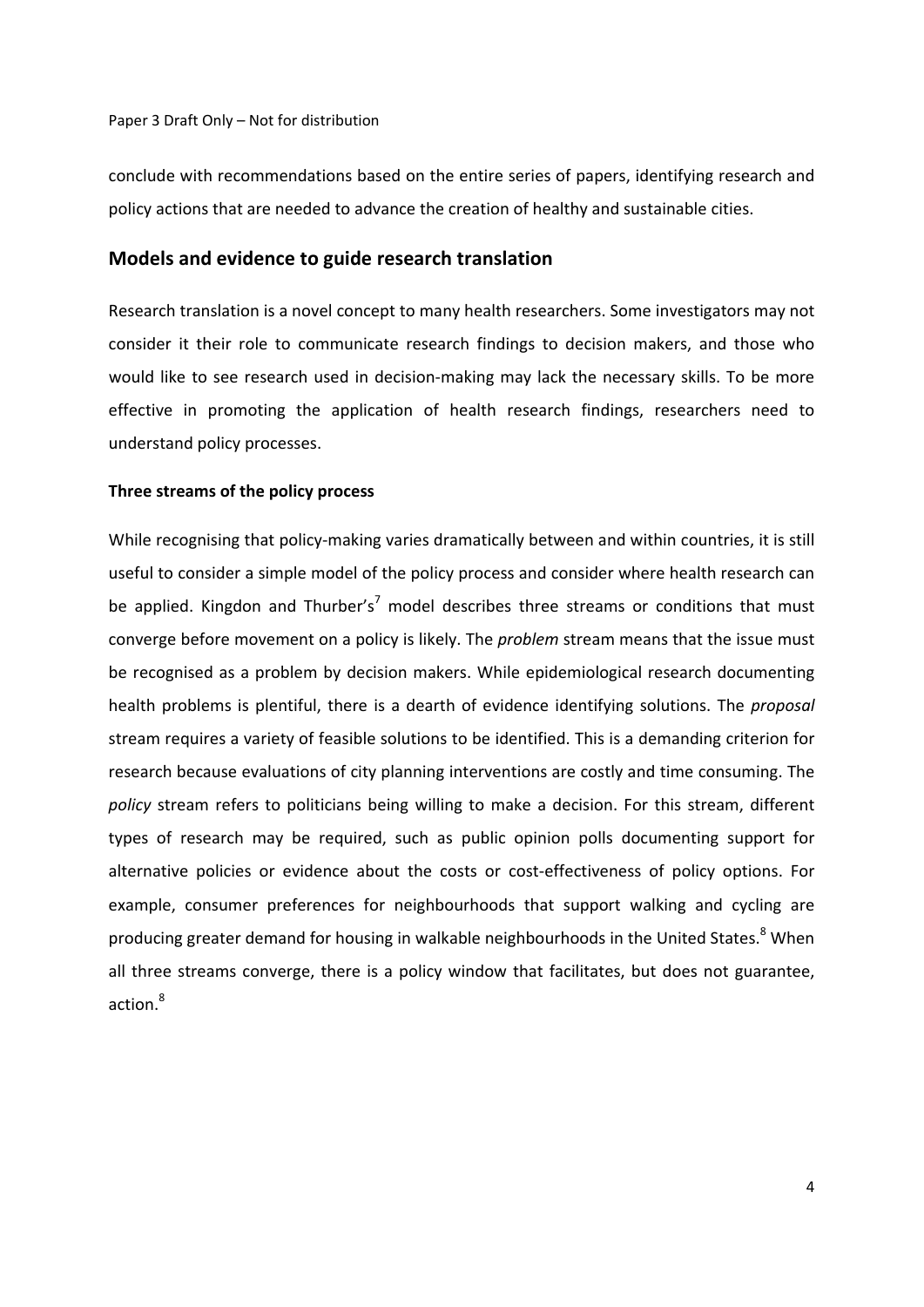#### **Policy maker views of research**

It has been argued that researchers and policy makers do not understand each other or value each other's methods.<sup>9</sup> It is valuable for researchers to understand how policy makers view research. Petticrew and colleagues $^{10}$  conducted interviews with decision makers in a variety of fields about their views on research. Although none were from city planning or transport, they said that researchers did not understand the policy-making process, especially the time constraints and how political pressure often outweighs evidence. Stories and case studies were seen as more compelling than rigorous studies or literature syntheses, although decision makers valued evaluations of real‐world interventions. Cost and cost‐effectiveness analyses were considered more important than experimental controls and sophisticated statistics. Decision makers called for more research that is specifically designed to assist them in making decisions.

Because research is just one of several inputs into any policy-making process, it is important to maximise the value of research to policy makers. Recommendations for effective knowledge exchange based on models and evidence $11,12$  include ensuring that the evidence is applicable to the context, facilitating ongoing partnerships between knowledge producers and users, communication tailored to research users, engagement of knowledge brokers who are familiar with both research and policy, and institutional support for the participation of both producers and users in knowledge exchange.

#### **Four‐phase model of research translation**

A model by Giles-Corti and colleagues<sup>13</sup> identified four phases of the research translation process and suggested strategies for enhancing the utility of research in land‐use and transport decision‐making. A critical first step is to conduct policy‐relevant research. Researchers should consult with policy stakeholders to develop policy-relevant research questions, rather than basing research questions only on theory or the scientific literature. This step can be aided by assembling research teams that incorporate health and built environment experts, including policy makers. The second step is to use research methods that are most compelling to policy makers. These methods include evaluations of real-world natural experiments and examining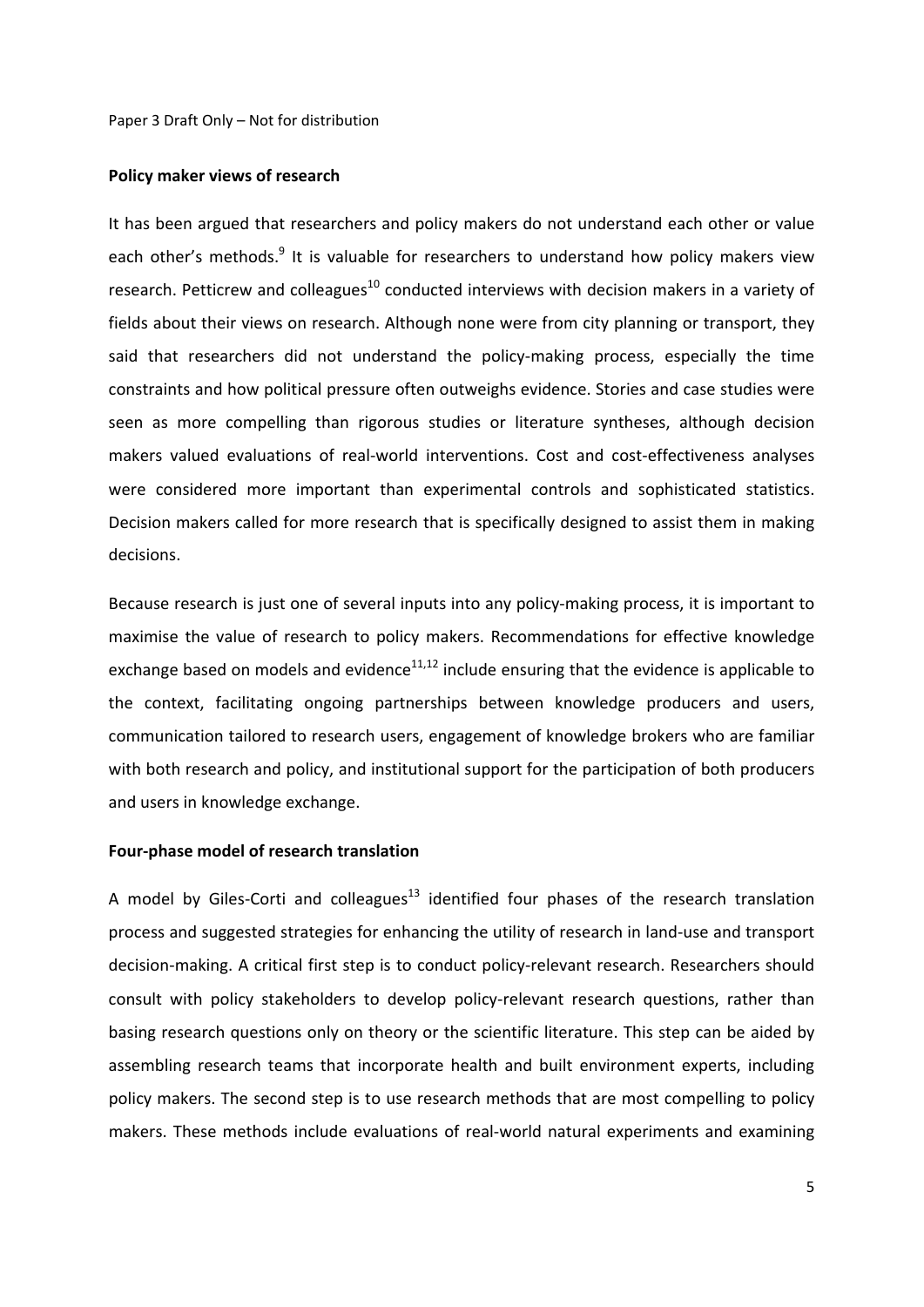multiple outcomes, such as health, social, environmental, and economic benefits. The third step is to actively disseminate findings to policy makers using appropriate communication methods. The fourth step is to engage in advocacy as part of the policy change process. Researchers can do this either by communicating directly with decision makers or by working through knowledge brokers, which could include health non‐profit organisations.

There is a growing body of experience in knowledge translation outside the health sector  $-$  in urban planning, transport, and city governance. An initial challenge is engaging researchers in knowledge translation. This may require changing reward systems in academia, funding agencies, and professional societies. The following case study describes the actions of a research funding programme to increase the use of research in policy and practice decision‐ making.

# **Case study: implementing research translation in a research funding programme – Active Living Research (ALR), United States**

ALR (www.activelivingresearch.org) illustrates all four phases of the Giles-Corti et al.<sup>13</sup> research translation model. ALR was supported by The Robert Wood Johnson Foundation with the goals of building evidence about the role of environments and policies in physical activity, nurturing investigative teams with members from diverse disciplines and personal backgrounds, and using research to inform policy and practice in multiple sectors.<sup>14</sup> ALR's methods of research translation are described here for each phase of the Giles-Corti<sup>13</sup> model, with more details available elsewhere.<sup>14,15</sup>

#### **Ensure policy‐relevant research questions**

ALR required a policy rationale in grant proposals and encouraged interdisciplinary teams that included a policy maker or practitioner. Conference presentations from policy makers and practitioners that focused on improving the policy relevance of research were summarised in commentaries.<sup>16,17</sup>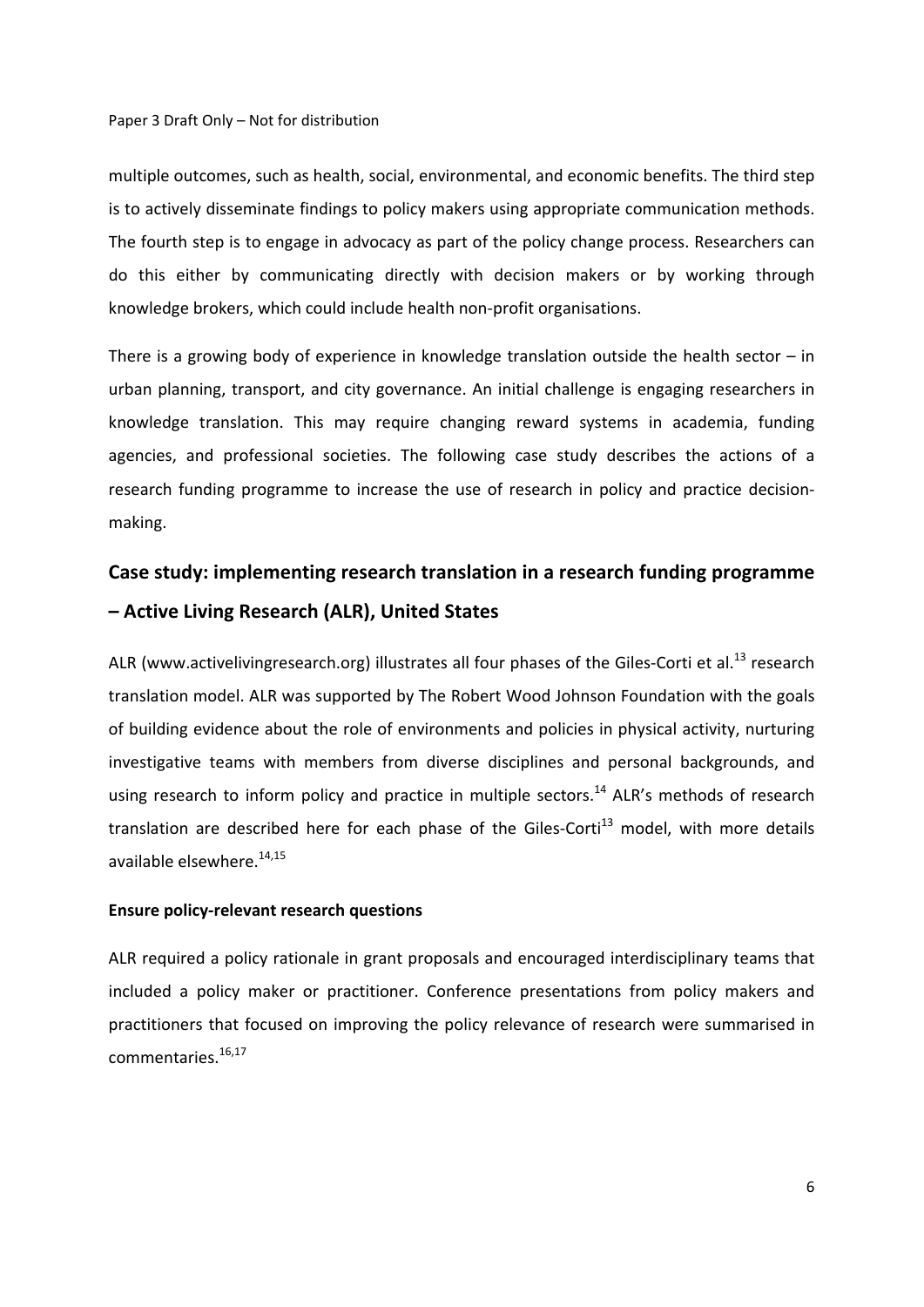#### **Apply policy‐relevant research methods**

Interdisciplinary teams were expected to broaden the range of study designs and methods used to enhance scientific value and policy relevance. Input from policy makers indicated that they placed a high value on case studies and economic data, so calls for proposals requested studies to provide this information.

#### **Undertake dissemination strategies with end users of research**

ALR placed the most emphasis on enhancing communication of research findings to policy makers, advocates, and practitioners who could use evidence in their decision‐making. Calls for proposals required a dissemination strategy that addressed both researcher and non‐ researcher audiences. ALR built capacity and supported research dissemination through training in communication strategies, individual technical assistance from communication experts, and Translating Research into Policy awards.

ALR translated research by disseminating non-technical briefs and infographics that highlighted findings in illustrated formats that were appropriate for community members. Social media engagement, YouTube videos, and a blog were also used for communicating findings to non‐ researchers.

To overcome barriers to research translation, such as lack of training and few rewards within academia, ALR developed Research Translation Grants that provided an incentive for research translation activities. Proposals had to identify actionable messages based on previously funded studies, key audiences, and dissemination activities.

#### **Engage in advocacy for policy and practice change**

Interdisciplinary teams are likely to be better prepared to identify policy and practice solutions than individual investigators, and team members from urban planning, transport, education, and parks disciplines can serve as a bridge between researchers and research users. It was often more feasible for investigators to work with knowledge brokers (such as advocacy groups)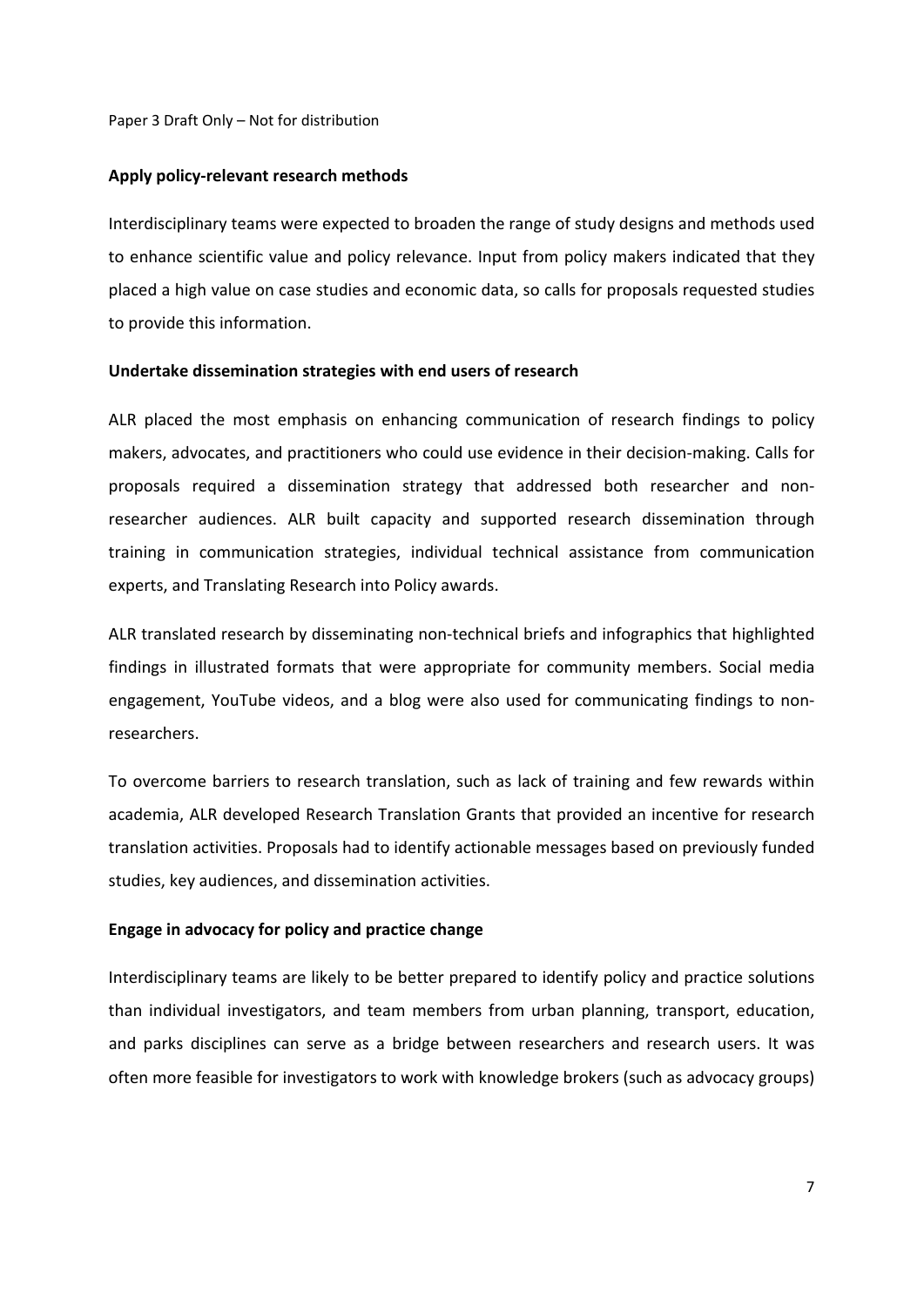who routinely attempt to affect policy decisions than for investigators to directly contact policy makers.

### **Key lessons**

ALR integrated actions into its research funding programme to support a culture of investigators translating research into policy. Research translation methods illustrated how all four phases of the Giles-Corti et al. model<sup>13</sup> can be integrated into a comprehensive approach. An evaluation of ALR provided indicators of success: 40% of grantees reported communication to policy or practice audiences in a given year, 50% of grantees had input into decision‐making processes that contributed to a policy or practice change, and 80% of relevant policy and advocacy organisation leaders were familiar with ALR research briefs.<sup>15</sup>

### **Research is being used to guide land‐use and transport policies and practices**

There is reason to be sceptical that health research could affect land-use and transport policy. In the next sections, we highlight case studies that illustrate how health research can influence policy in non‐health sectors.

# **Case study: evaluation of a state government's Liveable Neighbourhoods policy – Residential Environment Study (RESIDE), Perth, Western Australia**

The RESIDE study was a longitudinal natural experiment that evaluated health impacts of the state government's Liveable Neighbourhoods design code in new suburban neighbourhoods.<sup>18</sup> Although initiated by public health researchers, there was active engagement of the Department of Planning before and during the study. The Chief Investigator and Department of Planning staff had collaborated on a prior study that had resulted in multiple presentations and a good working relationship. RESIDE operated at each phase of the research translation model. $13$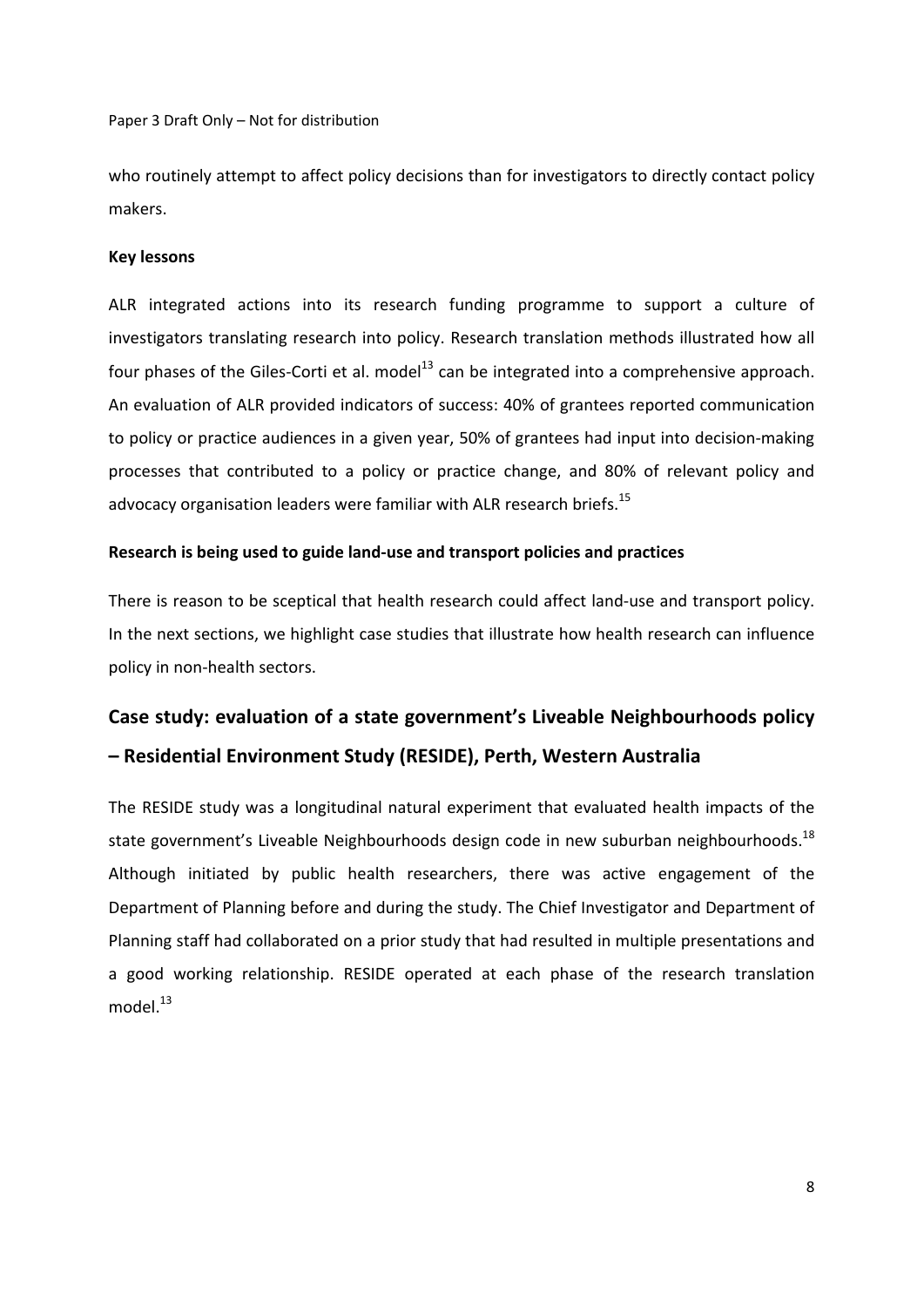#### **Ensure policy‐relevant research questions**

RESIDE aimed to contribute to evidence on the causal relationship between changes in urban design and physical activity (especially walking) and to undertake an independent assessment of the state government's Liveable Neighbourhoods policy. Department of Planning officials wanted evidence of the health benefits of their ambitious policy. Having goals relevant to both researchers and policy makers justified a ten-year research collaboration that included cofunding by the department.

#### **Apply policy‐relevant research methods**

RESIDE applied a pre–post experimental design with intervention and matched comparison neighbourhoods. The study assessed the level of policy implementation and the impact of the Liveable Neighbourhoods design code on health outcomes. Results showed that policy recommendations were, on average, only around half implemented (average 47%; range 27% to 54%). However, for every 10% increase in implementation, the odds of walking increased about 50%.19

#### **Undertake dissemination strategies with end‐users of research**

Throughout RESIDE, frequent communication with government officials established trust between the researchers and decision makers. This resulted in the Department of Planning inviting direct input from the researchers into the review and update of the Liveable Neighbourhoods policy. A highlight of this research partnership was that Department of Planning guidance on performance indicators of the Liveable Neighbourhoods policy was directly based on RESIDE findings.

#### **Engage in advocacy for policy and practice change**

RESIDE investigators communicated the health evidence to diverse stakeholder groups, including government departments, conferences outside the health field, and news media. Working with the Planning Institute of Australia provided reach into the planning community. A partnership with the Australian Heart Foundation capitalised on its experience in advocacy. The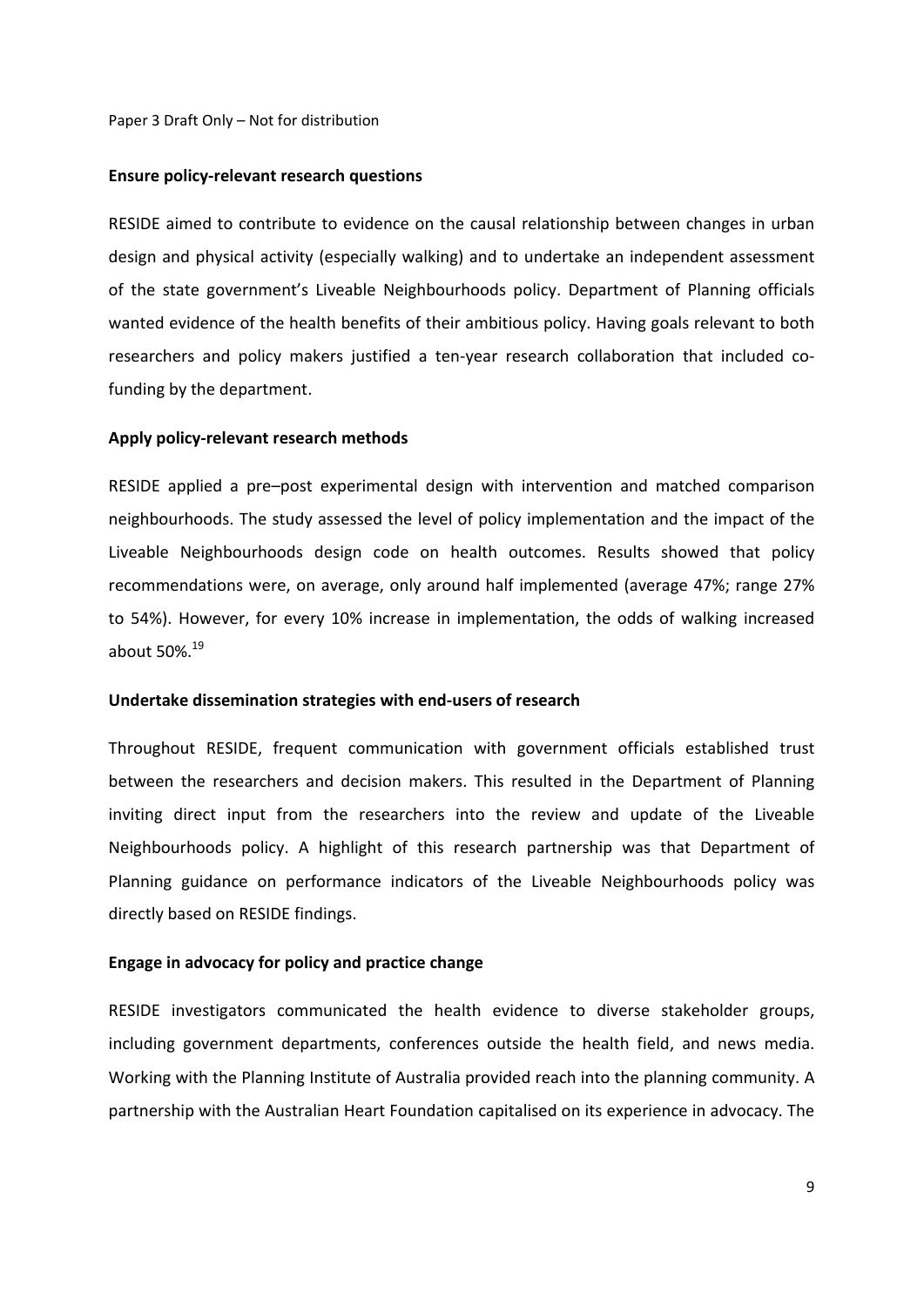knowledge translation and advocacy work by the research team contributed to improving knowledge of health impacts within the planning sector and inclusion of health-related design principles into planning policies.

#### **Key lessons**

RESIDE researchers initiated the research relationship with policy makers after a sustained period of engagement on other projects. Because the evidence was directly related to specific policies and because the relationship was built over time, interest in the study findings grew to the point where evidence was explicitly used in the Liveable Neighbourhoods policy review. Details of the research methods were less important and often not wanted by policy makers who trusted the researchers, especially when the research findings corresponded with the policy makers' preferences.

# **Case study: Strategies for Metropolitan Atlanta's Regional Transport and Air Quality (SMARTRAQ), Atlanta, Georgia, United States**

Another example of research undertaken as a successful partnership between researchers and government that resulted in strong knowledge translation to policy was SMARTRAQ.<sup>20</sup> In 1997, the Atlanta, Georgia region fell out of compliance with the United States' Federal Clean Air Act<sup>21</sup> due to its low density sprawling urban form, creating long distances between destinations and few competitive options to the car.<sup>22</sup>

#### **Ensure policy‐relevant research questions**

The Atlanta Regional Commission (a transport planning agency), Georgia Department of Transportation, Georgia Regional Transportation Authority, Centers for Disease Control and Prevention, Environmental Protection Agency, and the Turner Foundation supported the interdisciplinary SMARTRAQ research programme, $^{20}$  which was innovative in its integrated health and transport data collection. Motivated by the ability to regain federal transport funding tied to air quality, diverse partners became sympathetic to funding health-related research and to a smarter growth approach to transport investment.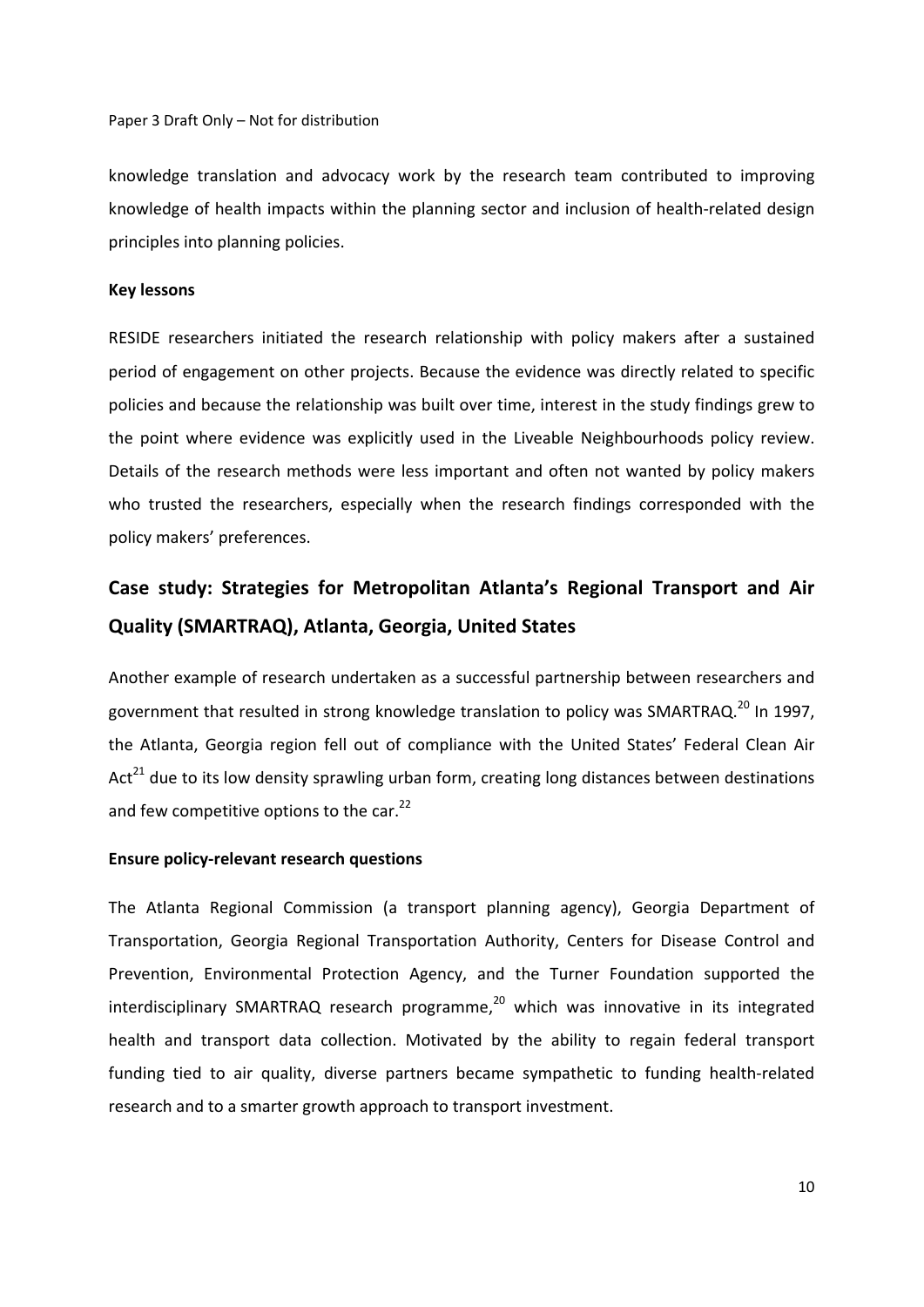#### **Apply policy‐relevant research methods**

SMARTRAQ integrated air pollution, travel patterns, and walkability data to evaluate the air quality benefits of plans for three communities. Using scenario planning software, the study compared the community‐based plans with current motor vehicle‐oriented trends and showed significant air quality improvements could be achieved through increased walking in existing population and activity centres.<sup>23</sup>

#### **Undertake dissemination strategies with end users of research**

Policy partners were briefed throughout the project. Final results were communicated in meetings with stakeholders, technical reports, press releases, and journal articles. Interpretation of findings was facilitated by accessible graphics, policy briefs, and by responding to the key policy questions.

#### **Engage in advocacy for policy and practice change**

SMARTRAQ findings helped justify an initial US\$350 million from the federal government for non‐motorised and transit improvements that otherwise would have gone to highway expansion, thereby promoting further urban sprawl. Since then, an additional US\$150 million has been approved for activities that are consistent with study recommendations (http://www.atlantaregional.com/land‐use/livable‐centers‐initiative).

#### **Key lessons**

Transport officials initiated the research in an effort to qualify for federal funding. Nevertheless, it was necessary to design the research so that it directly addressed the policy questions and communicated the findings so the recommendations were clear. This case study illustrates how federal policy related to health forced changes in regional transport policy and how interdisciplinary research was a critical mechanism for the change.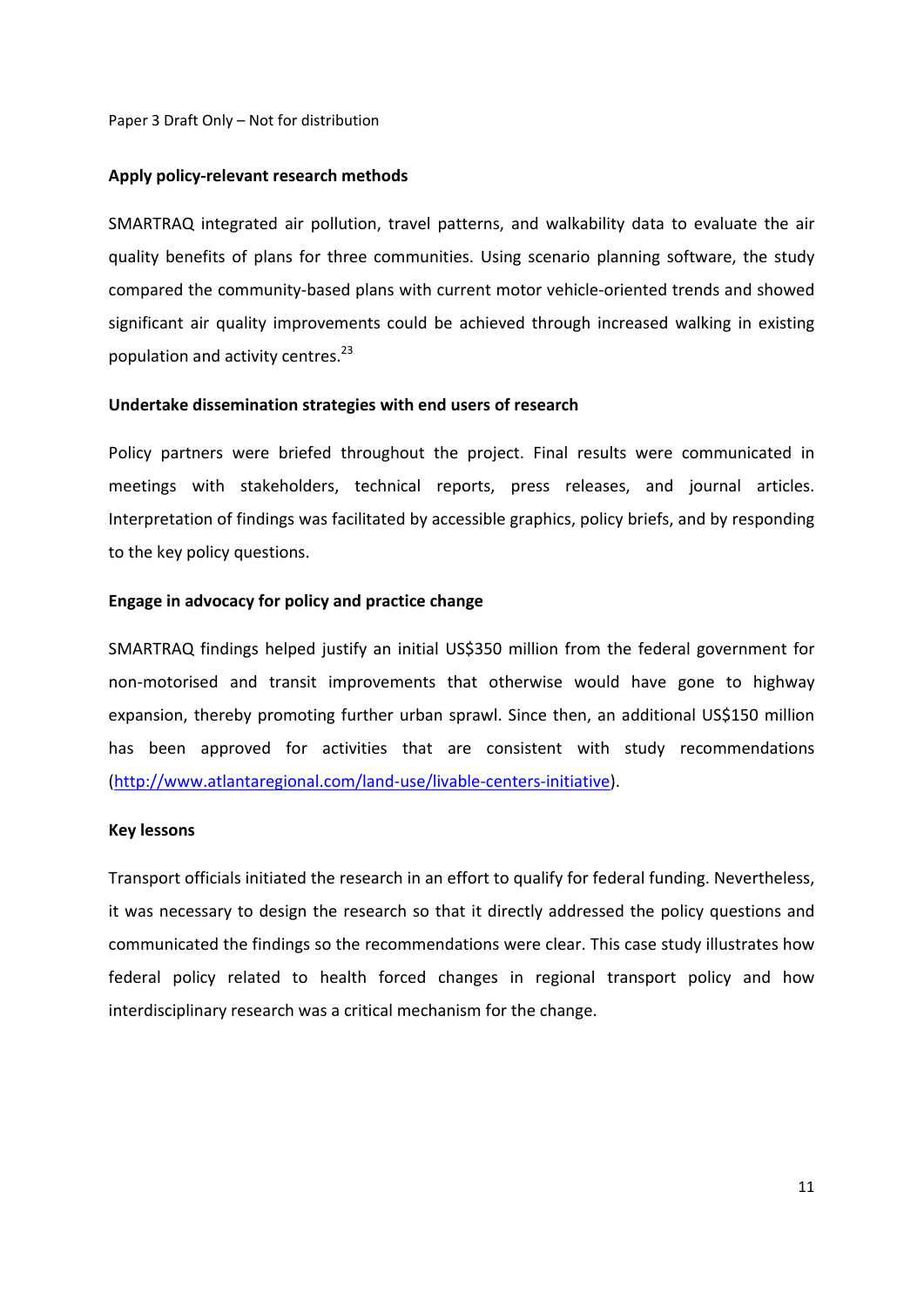# **Case study: creating systems to communicate evidence from individual studies to knowledge platforms**

RESIDE and SMARTRAQ are examples of collaborations between researchers and policy makers opening channels for policy influence. However, there is a need to develop a more systematic knowledge translation process for city planning and transport sectors to integrate health goals and evidence. Several countries have shown progress in this area. An early example from the United States was an evidence‐based report on active transport that was jointly produced by the Transportation Research Board and the Institute of Medicine.<sup>24</sup> Also in the United States, the *Guide to Community Preventive Services*, which was published by the Centers for Disease Control and Prevention, produced recommendations on urban design interventions at the community and street scales.<sup>25</sup>

The Australian Heart Foundation reviewed the literature on built environments and physical activity, using the review to derive recommendations to support its advocacy work.<sup>26</sup> In the United Kingdom, the National Institute for Health and Care Excellence commissioned reviews of built environment interventions to promote physical activity, resulting in public health guidance<sup>27</sup> (which was updated in 2014<sup>28</sup>) that provided authority for public health efforts to be directed to sectors outside of health. The five‐year review cycle is a good illustration of a systems approach to translating evidence into policy.

#### **Evidence‐based design guidelines**

An effective research translation approach is the development of guidelines based on health evidence that built environment practitioners can use in daily practice. Examples of these resources are shown in panels 1 and 2. Both examples (Active Design Guidelines<sup>29</sup> and Healthy Active by Design<sup>29</sup>) focus on communicating the key features of urban design that facilitate or hinder physical activity, with a particular focus on walking and cycling. Both documents were developed in partnership with industry, provide direct links to relevant policy, were developed with a strong integration of evidence, and specify a level of evidence support (eg, strong, emerging, and best practice).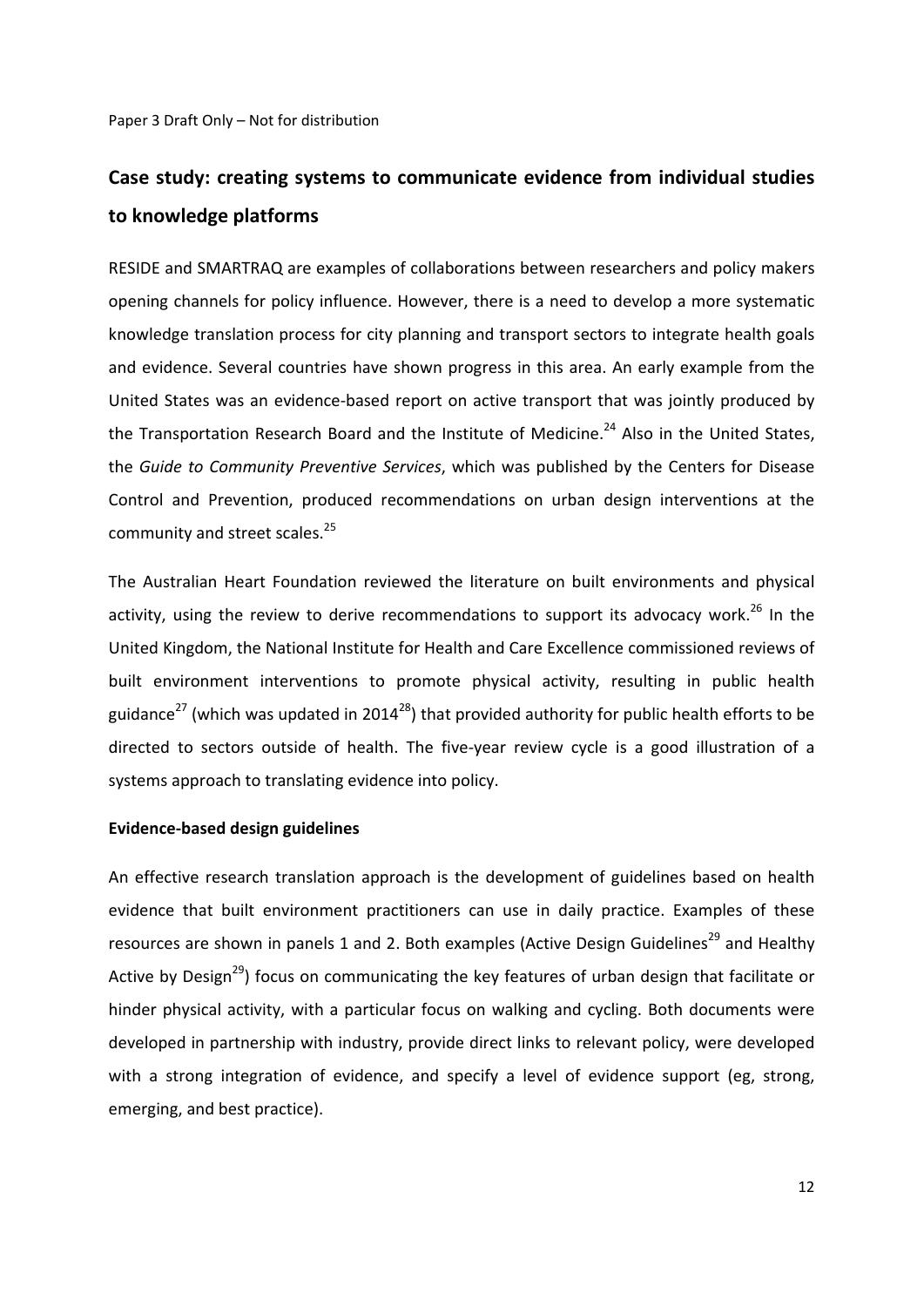#### **[PANEL 1 HERE]**

#### **[PANEL 2 HERE]**

#### **How cities use evidence in transport planning**

These examples describe how three major cities used research and evaluation in making plans to increase walking and cycling for transport. While these examples are not connected with specific research projects, each city used research differently and used different types of research. One lesson from these case studies is that there are opportunities to improve the practice of research translation, even when the use of research is not required. A surprising finding was that the news media emerged as a stimulus for the use of research in transport planning.

### **[PANEL 3 HERE]**

#### **Key lessons**

These examples, which highlight the use of health research to inform land‐use and transport policy, show that research can be an influential instrument for achieving environmental changes that produce health and other benefits. The continuing challenge is to develop a more systematic approach to research translation that involves ongoing collaboration among researchers, practitioners, and policy makers in the health, urban planning, urban design, and transport sectors. Strategies for research translation derived from case studies, the Giles‐Corti model, $^{13}$  and knowledge exchange literature $^{11,12}$  can be recommended to improve the practice of research translation (see panel 4).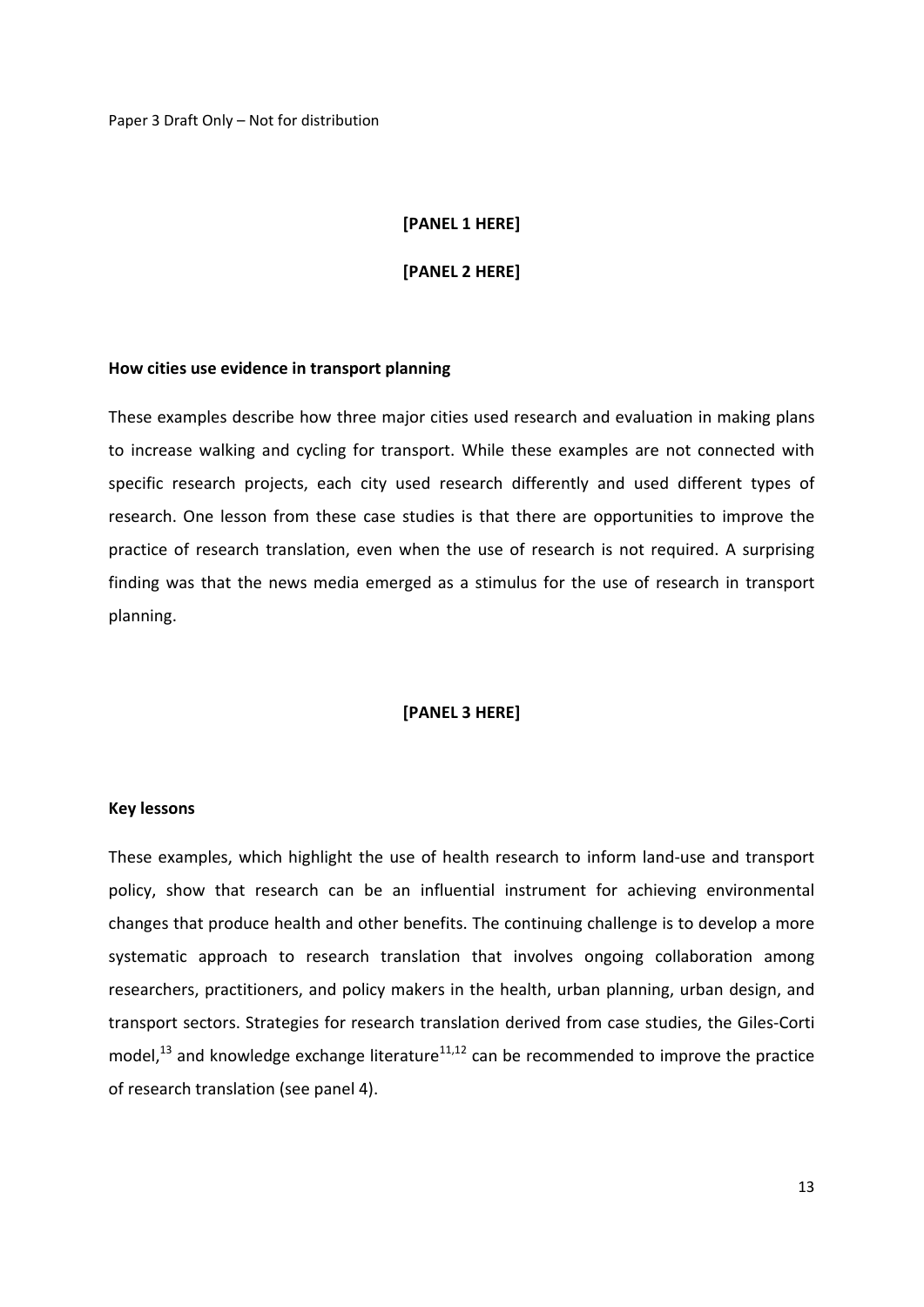#### **[PANEL 4 HERE]**

#### **Conclusions about research translation**

Motor vehicle-oriented land-use and transport policies in cities are contributing to global epidemics of NCDs and injuries.<sup>5,6</sup> The health impacts create an imperative to make use of research evidence to move city planning and transport policies in directions that are health promoting. The diverse case studies presented here demonstrate that health research can play an influential role in land‐use and transport decision‐making. The challenge is to ensure that health research is used in a more routine and effective way. Because the policy process varies so much by country, to be relevant to local land‐use and transport policy, research is required in all countries so that policy makers have local data to guide local decisions. Generalising evidence and best practices between countries should be done with caution, particularly when attempting to extrapolate methods of research translation that are effective in high‐income countries to low‐ and middle‐income countries. Because funding tends to be discipline‐ and sector-specific, it is not clear how research will be funded on research translation that is, by definition, multi‐sector. Philanthropies with an international focus may be the most promising source of funds to support research leading to context-specific research translation.

There is growing evidence that healthy urban design and transport policies can have benefits beyond health for environmental sustainability and economic vitality. $30$  Evidence of diverse benefits provide additional opportunities to ensure that the full range of societal consequences of land‐use and transport decisions is adequately considered in decision‐making. This is likely to require a systems approach to reform in governmental decision-making and routine collaborations between researchers, practitioners, and policy makers to consider the full range of health and environmental impacts of urban planning, urban design, and transport decision‐ making. Because of the societal significance of using research to enhance land‐use and transport decisions, we recommend that an international working group be established to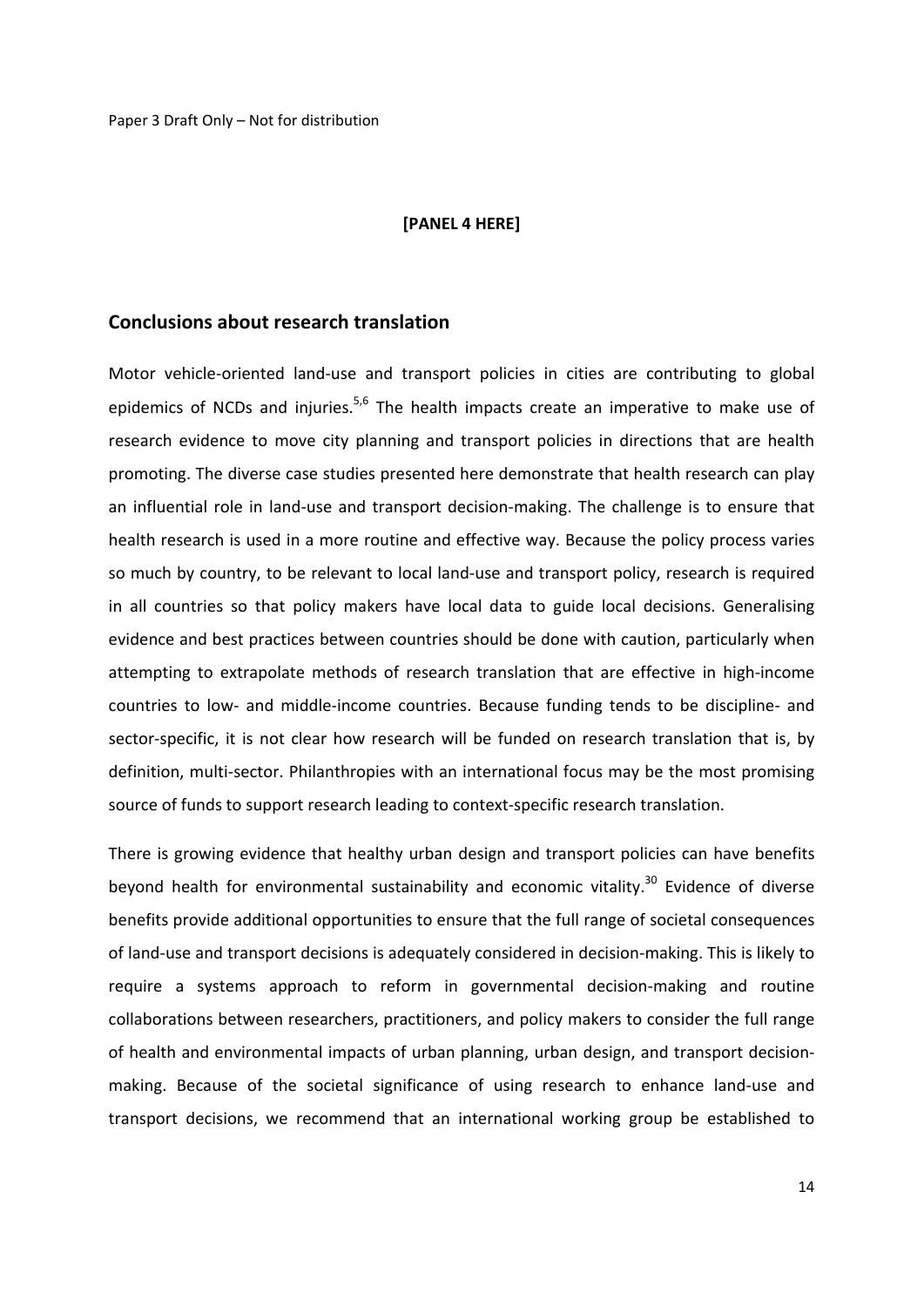propose changes within academia, government, and non‐governmental organisations that would lead to a more systematic approach to research translation.

# **Series conclusions and recommendations**

Land‐use and transport policies are contributing to worldwide epidemics of NCDs and injuries through traffic exposure, noise, air pollution, social isolation, low physical activity, and sedentary behaviours. Motorised transport is a major cause of greenhouse gas emissions that threaten human health, especially in low-income countries<sup>31</sup>. Traditional single-problem and single-discipline approaches to research, practice, and policy are insufficient to solve the serious inter‐related problems described in this series of papers. Better systems are required in government and academia to facilitate policy-relevant interdisciplinary research and its timely translation into city planning policy and practice.

The health, environmental, and economic consequences of motor vehicle‐driven development have become so obvious that many cities are taking serious steps towards reform. Cities in The Netherlands, Denmark, and Germany, for example, have been working for decades to encourage walking and cycling for transport and create barriers to motor vehicle use.<sup>32</sup> Many other cities from all income categories are pursuing similar policies for a variety of reasons.<sup>33</sup>

The findings outlined in this series $<sup>6</sup>$  indicate that the approach to city planning likely to produce</sup> the greatest health benefit is one where walking, cycling, and public transport are supported by a safe infrastructure and are prioritised over private motorised transport. Although this may seem a significant challenge in motor vehicle-dependent cities across North America, Australasia, and rapidly motorising Asian cities, it is important to remember that cities were car free for thousands of years.

This series highlights that moving from motor vehicle to active transport modes in cities, ensuring mixed land‐use, and providing safe facilities for walking and cycling represents an integrated solution that is likely to increase physical activity and reduce NCDs, injuries, air pollution, and greenhouse gas emissions. In this series of papers, we propose implementing eight integrated regional and local land‐use and transport planning and urban design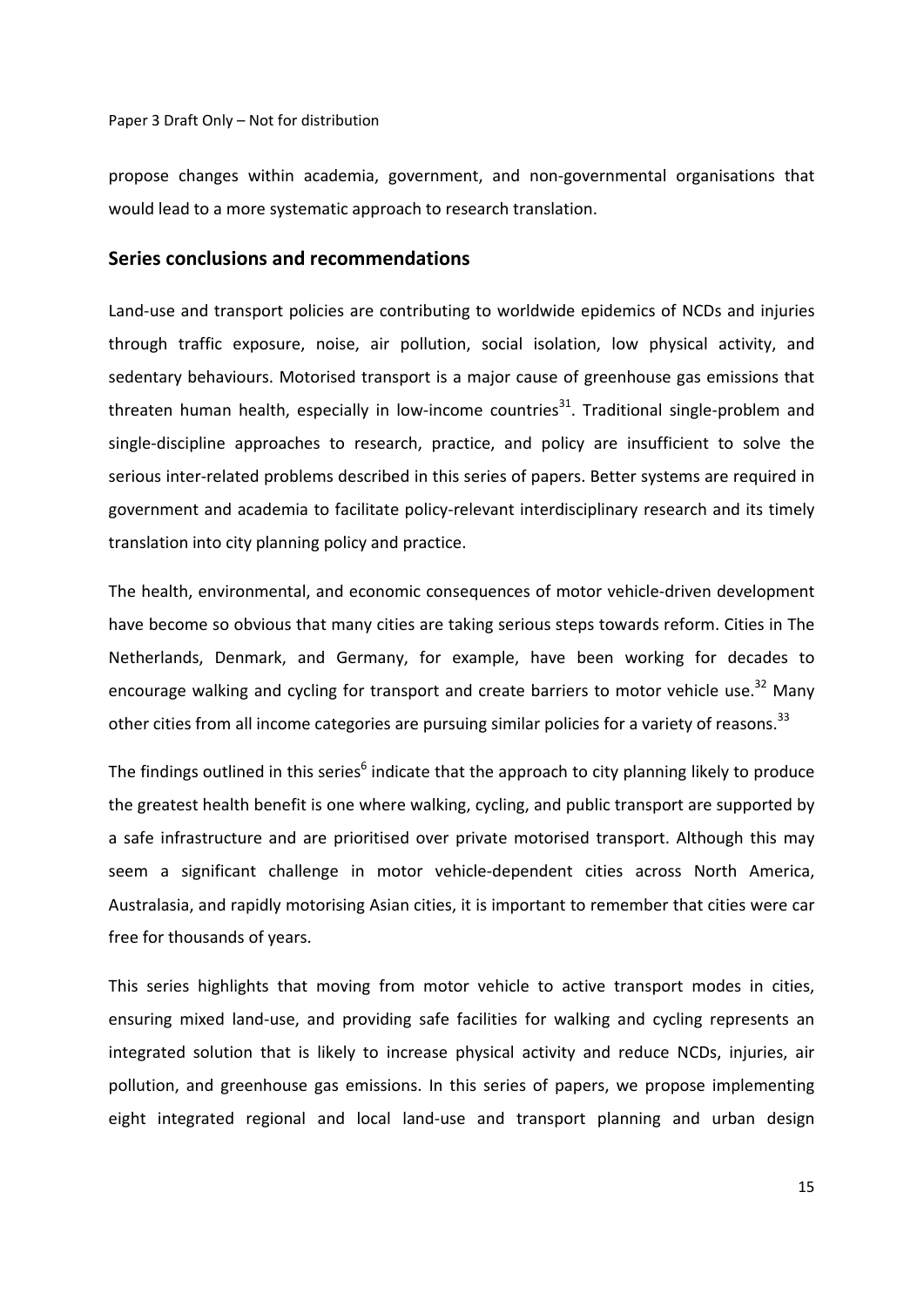interventions to support active travel modes, rather than prioritising mobility of private motor vehicles.

#### **Recommendations for research**

The consequences of motor vehicle-oriented land-use and transport policies on physical activity, NCDs, injuries, pollution, climate change, stress of driving, congestion, and overall quality of life should be quantified in as many countries as possible to maximise the value of data in local decision‐making. As cities become more compact and residential density increases, there is a need for research that monitors unintended health consequences that may arise. Paper 2 in this series highlights the challenge associated with road trauma in moving to greater levels of active transport and enhanced public transport use (new urban mobility). The modelling in paper 2 highlighted how road trauma risk could be mitigated by the provision of enhanced urban design and safe infrastructure for walking and cycling. Another concern is that high residential density is a well‐documented risk factor for the increased incidence of infectious diseases,<sup>34,35</sup> so future land-use policies also need to consider approaches for reducing this risk. Health researchers must work in interdisciplinary teams and become more focused on studying and influencing decisions made in non-health sectors (such as urban design, transport, and energy) that affect health.

Research priorities in applied areas such as public health and city planning must not only advance science but should be driven by relevance to the policy process. Research teams need to include multi‐sector policy makers and incorporate policy‐relevant methods including case studies, evaluations of natural experiments and cost-effectiveness studies. Topics such as the economics of land‐use and transport policies, evaluations of policy implementation, and public opinion about policy change are likely to be of more interest to policy makers than studies of health outcomes.

Improving research translation related to healthy urban design and transport policies is a topic of research itself. A small evidence base has identified barriers to research translation such as a lack of access to relevant evidence among decision makers,  $36$  insufficient skills in applying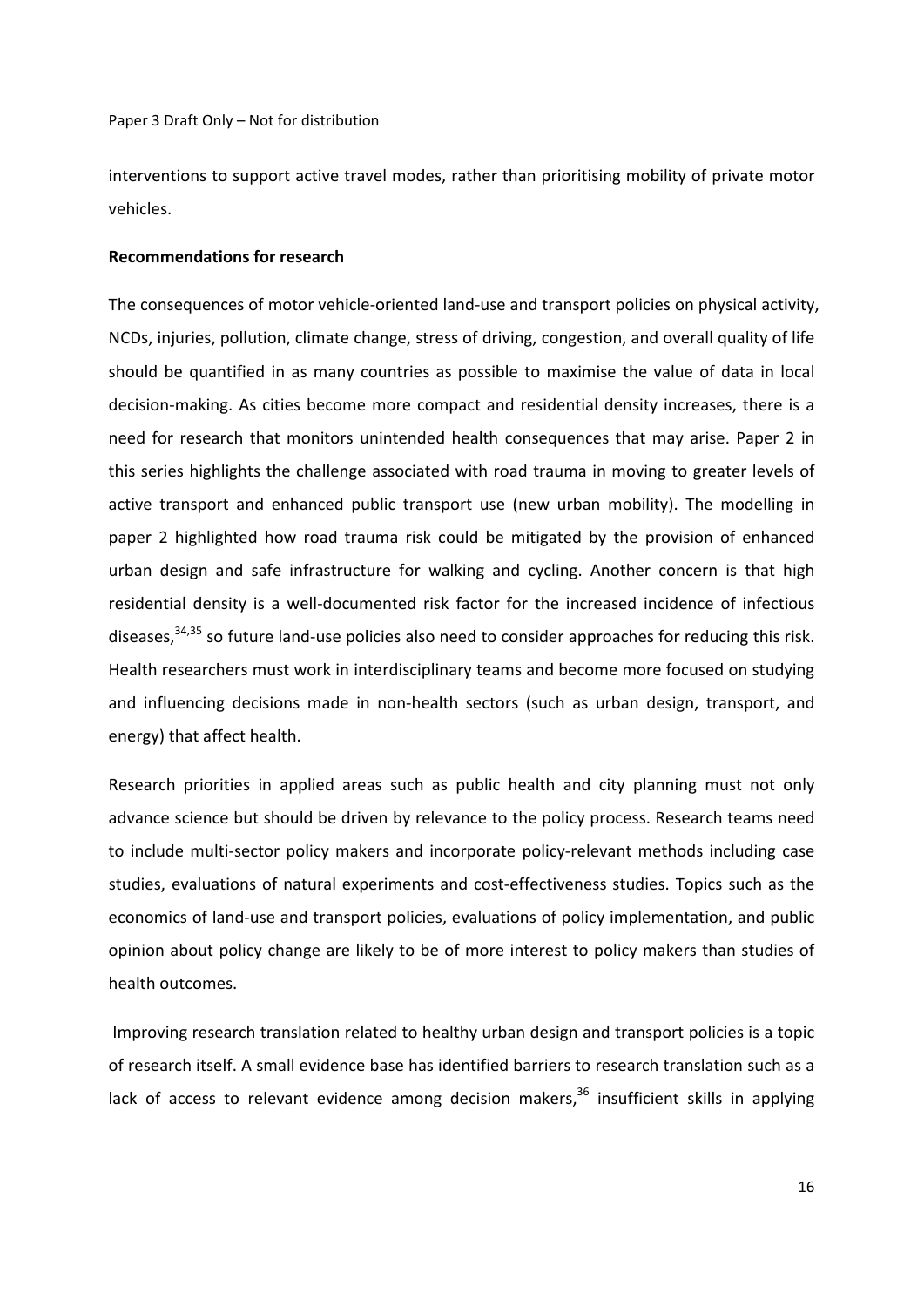evidence into local contexts,<sup>37</sup> and lack of timeliness in communication of research.<sup>38</sup> Research to develop and evaluate possible solutions to these barriers is warranted.

Most health-oriented land-use and transport research comes from mostly high-income countries. Thus, research funding for low‐ and middle‐income countries should be prioritised to identify relevant local solutions.

#### **Recommendations for policy**

Policies that prioritise the needs and safety of pedestrians, cyclists, and public transport users must be encouraged. The findings of Stevenson et al.<sup>6</sup> highlight that achieving a modal shift away from private motor vehicles would deliver substantial population health benefit. This recommendation is globally relevant, given that NCDs are the leading causes of death on all continents and that the NCD burden is increasing in the most populous regions.<sup>39</sup> The urban design and transport policies and practices highlighted in Giles-Corti et al.<sup>5</sup> provide a set of integrated interventions for cities to work towards. Implementation of these interventions may vary between cities depending upon the context, but achieving a multi-modal transport system that prioritises walking, cycling, and public transport is a necessity for population health. Young, low-density, and highly motorised cities, such as those in North America, Australia, and New Zealand, have unhealthy patterns of land‐use. These cities will need to change density and zoning policies to retrofit established areas and revise regional, transport, and employment planning and urban design policies to create more accessible pedestrian‐ and cycling‐friendly greenfield developments. In contrast, older cities in Europe are well designed for walking and have good public transport, but many cities in Europe are yet to develop high-quality cycle facilities, and new growth is often motor vehicle‐oriented. High‐density cities in Asia and Latin America typically have a good mix of land‐use to support walking. However, in some of these cities, pedestrian and cycling facilities are absent, unsafe, or not functional. The priorities in these cities are to improve infrastructure for walking and cycling and to invest in affordable public transport to provide attractive alternatives to private vehicles.

Accountability is critical. Building on the World Health Organization's Health Equity Indicators, Giles-Corti et al.<sup>5</sup> proposed indicators that could be used to monitor progress towards achieving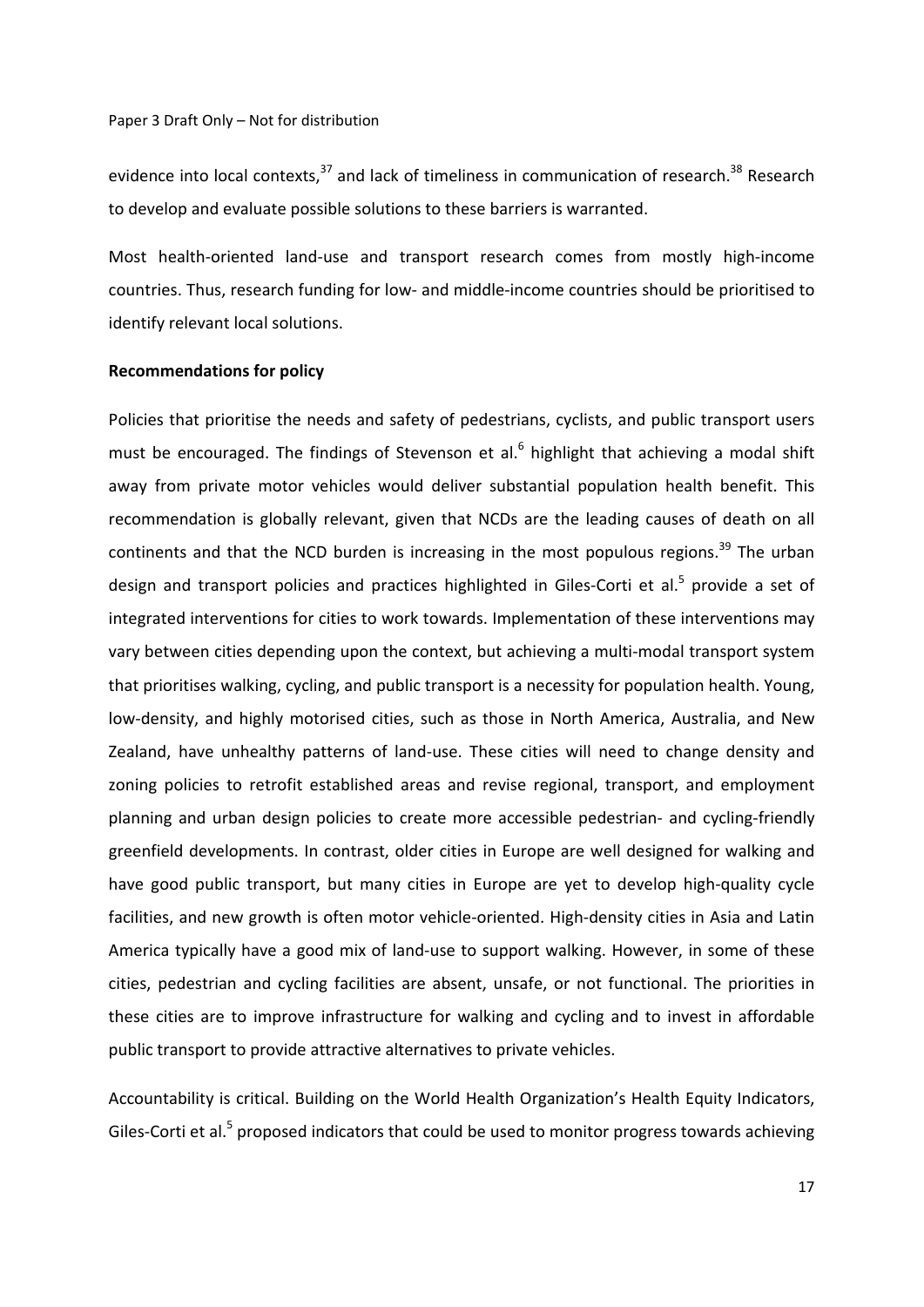healthier cities. We recommend that a healthy liveable cities scorecard be created for cities worldwide.

Despite land-use and transport having interconnected effects, city planning and transport agencies are seldom integrated. The largely independent functioning of these agencies has resulted in communities with destinations within walking distance of residences but road designs that create barriers to walking and cycling. A lack of co‐ordination of regional transport infrastructure planning and urban design can result in incomplete networks of facilities that support walking, cycling, and public transport. Thus, there is a need for integrated urban planning, urban design, and transport policies and practices, at both local and regional levels.

Funders need to support training in, and implementation of, research translation activities by investigators, with the Canadian Institute of Health Research programme being a good example.<sup>12</sup>

Most countries are concerned by costs associated with the mounting burden of NCDs and injury. Although strategies have been recommended to mitigate the growing burden, $39-41$  few address the topic of this series, namely to actively pursue compact and mixed‐use urban designs that encourage a transport modal shift away from private motor vehicles towards walking, cycling and public transport. Systematically designing cities to enhance health through active transport promises to be a powerful strategy for improving population health on a permanent basis.

#### **[PANEL 5 HERE]**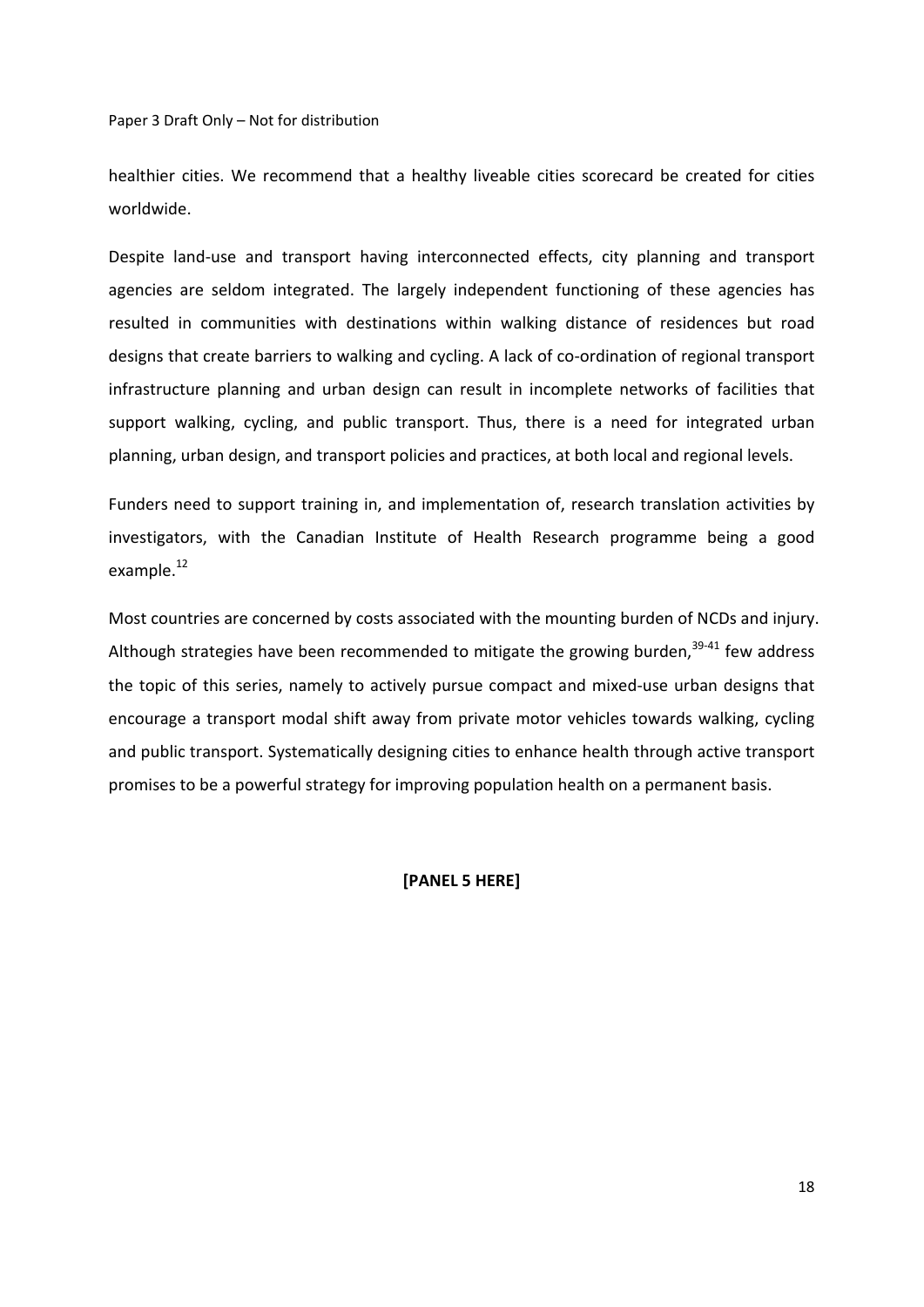# *Panel 1***: Case study in research translation – Active Design Guidelines, New York, United States**

In the 2000s, the New York City government prioritised the reduction of greenhouse gas emissions and identified built environment supports for physical activity as an important part of the strategy. A built environment and physical activity office was established within the Department of Health and Mental Hygiene, and the mayor instructed all city departments to contribute to this work. The multi‐sector initiative included working groups, research and evaluation efforts, and annual Fit City conferences that featured many city agency heads.

#### **[PANEL 1 FIGURE HERE]**

A centrepiece of the effort was the development of the Active Design Guidelines, a resource that was based on academic research and best practice in the field and provided architects and urban designers with strategies for creating healthier buildings, streets, and urban spaces.

The Active Design Guidelines were developed in conjunction with the New York City Chapter of the American Institute of Architects and included illustrations and technical drawings, a format tailored to the intended audience of architects and designers. A critical feature of the Active Design Guidelines was a code for the level of evidence supporting each guideline, ranging from evidence based to expert consensus.

The Active Design Guidelines were adopted as official city policy to guide project design, and this is an example of an explicitly evidence‐based policy. Subsequent design guideline documents were developed for affordable housing, sidewalks, and universal design.

For more information, visit www.nyc.gov/html/ddc/html/design/active design.shtml and http://centerforactivedesign.org/guidelines/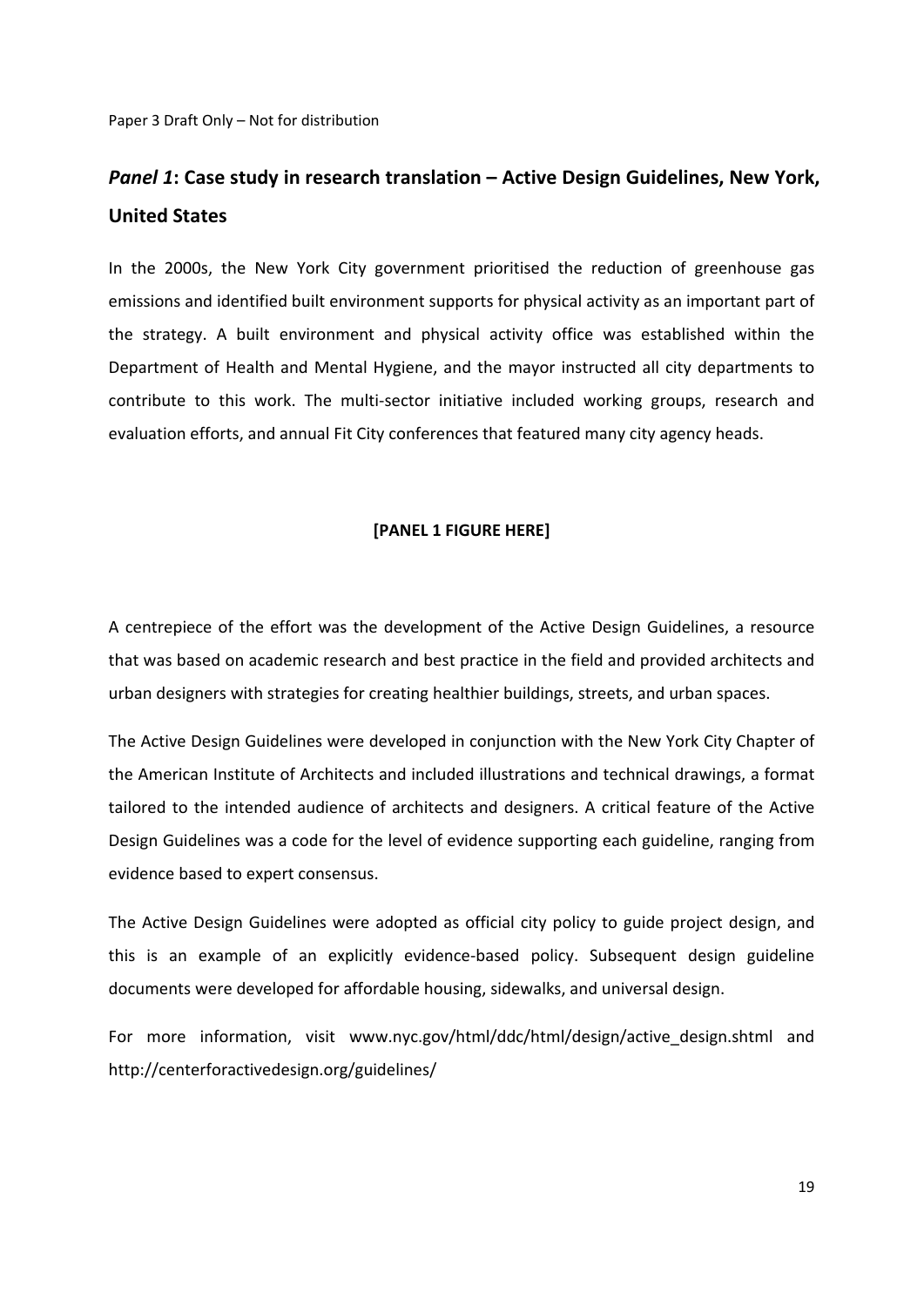# *Panel 2***: Case study in research translation – Healthy Active by Design www.healthyactivebydesign.com.au**

Australia is an urbanised nation with over 70% of the population living in major cities. Many Australian cities rank among the world's worst for environmental sustainability. Curtailing urban sprawl and improving environmental sustainability while maintaining high standards of liveability are critical issues for federal, state, and local governments.

#### **[PANEL 2 FIGURE HERE]**

Healthy Active by Design was developed in Western Australia and is a free web‐based resource aimed at urban planners and interested stakeholders, including health advocates. Healthy Active by Design provides information and evidence on how places, spaces, and buildings can be designed to promote active healthy lifestyle choices and provide pedestrian‐friendly environments.

Healthy Active by Design is structured around nine design elements: movement network, mixed use, town centre and main street, housing diversity, sense of place, shared facilities, schools, and buildings. Each design element has evidence summaries, practical guidance, policies, annotated examples of good design (with local, national, and international case studies), and a planners' checklist.

Launched in March 2014, Healthy Active by Design dissemination activities have included a series of metropolitan and regional presentations, tailored local government workshops, professional development seminars (including hands‐on design projects), and general promotional activities. In 2015, Healthy Active by Design won two awards from the Planning Institute of Australia. Future developments include a partnership with a national research consortium (NHMRC Centre for Research Excellence on Healthy Liveable Communities<sup>42</sup>), expansion of the professional development training programme (online and in‐person) and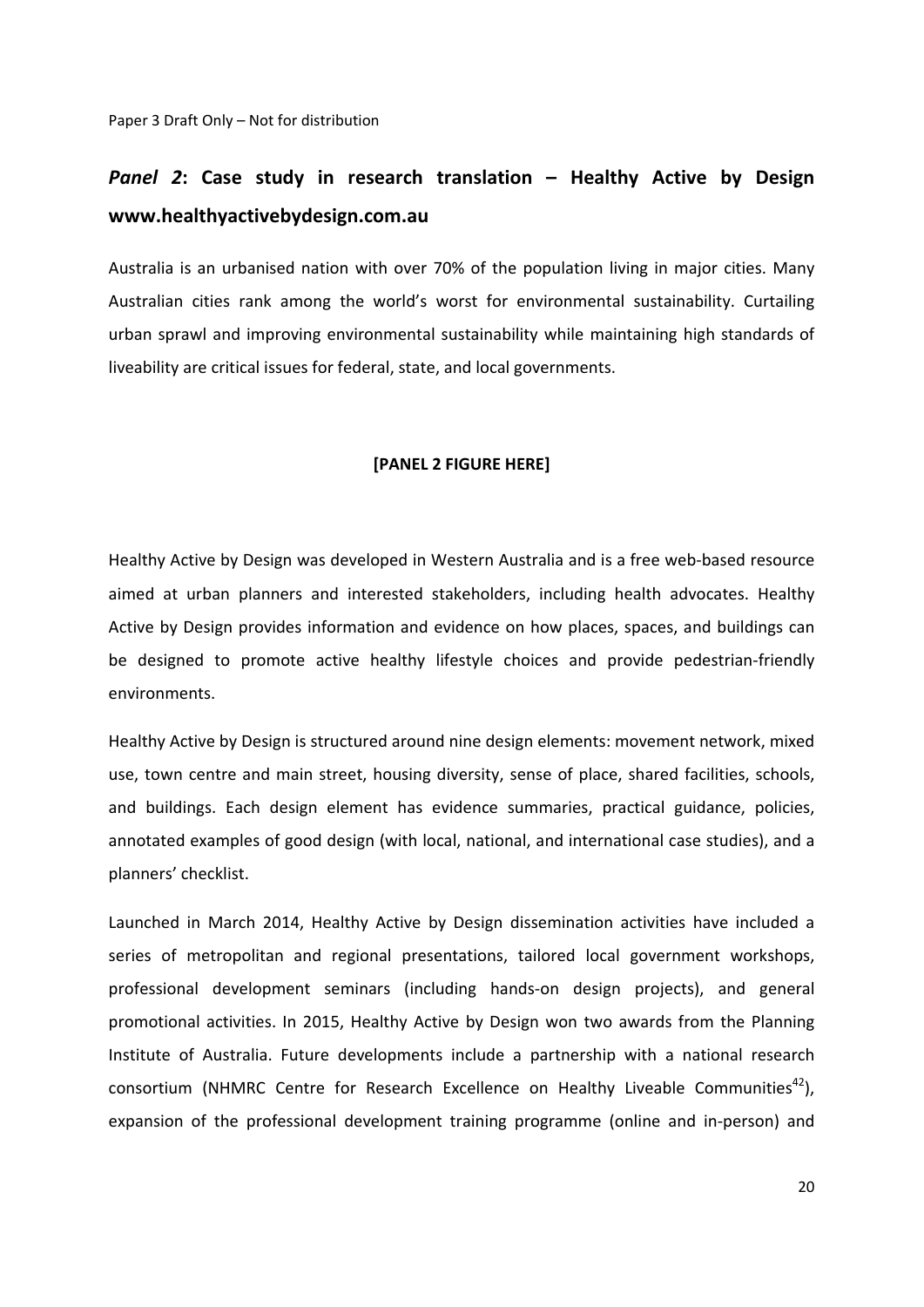upscaling Healthy Active by Design to a national platform. Healthy Active by Design was developed by a partnership of a non‐government health agency (Australian Heart Foundation), academics from the Centre for Built Environment and Health, government departments, and planning professionals.

For more information, visit www.healthyactivebydesign.com.au

# *Panel 3***: Use of research by transport planners in London, Stockholm, and Bogotá**

City transport officials in London, Stockholm, and Bogotá were willing to answer several questions regarding the relationship between research and investment in walking and cycling. Each city has made substantial progress towards increasing walking and cycling, and each city has applied the evidence differently to guide their decision-making.

#### **London: The Mayor's Vision for Cycling in London**

As a city with worldwide visibility, London's actions are likely to have a significant impact on future active travel policies globally. Through the Mayor's Vision for Cycling in London, the city aims to double the number of cyclists within a decade. Funding will be tripled to £913 million<sup>43</sup> over the next decade to support investment in not only central London, but also in outer London boroughs where land‐use policies are often heavily skewed in favour of single‐use residential neighbourhoods and car-dominated infrastructure. In this context, cycling infrastructure will signal new priorities by redistributing scarce road space away from cars to cycling and the broader public realm. As cyclists have been found to be more likely to visit neighbourhood shops, increasing cycling may help recover main shopping streets that have gone into decline.<sup>43</sup>

Transport for London surveyed 14 other cities to inform best practice in active transport infrastructure and governance.<sup>44</sup> Locally, research was conducted to determine the physical and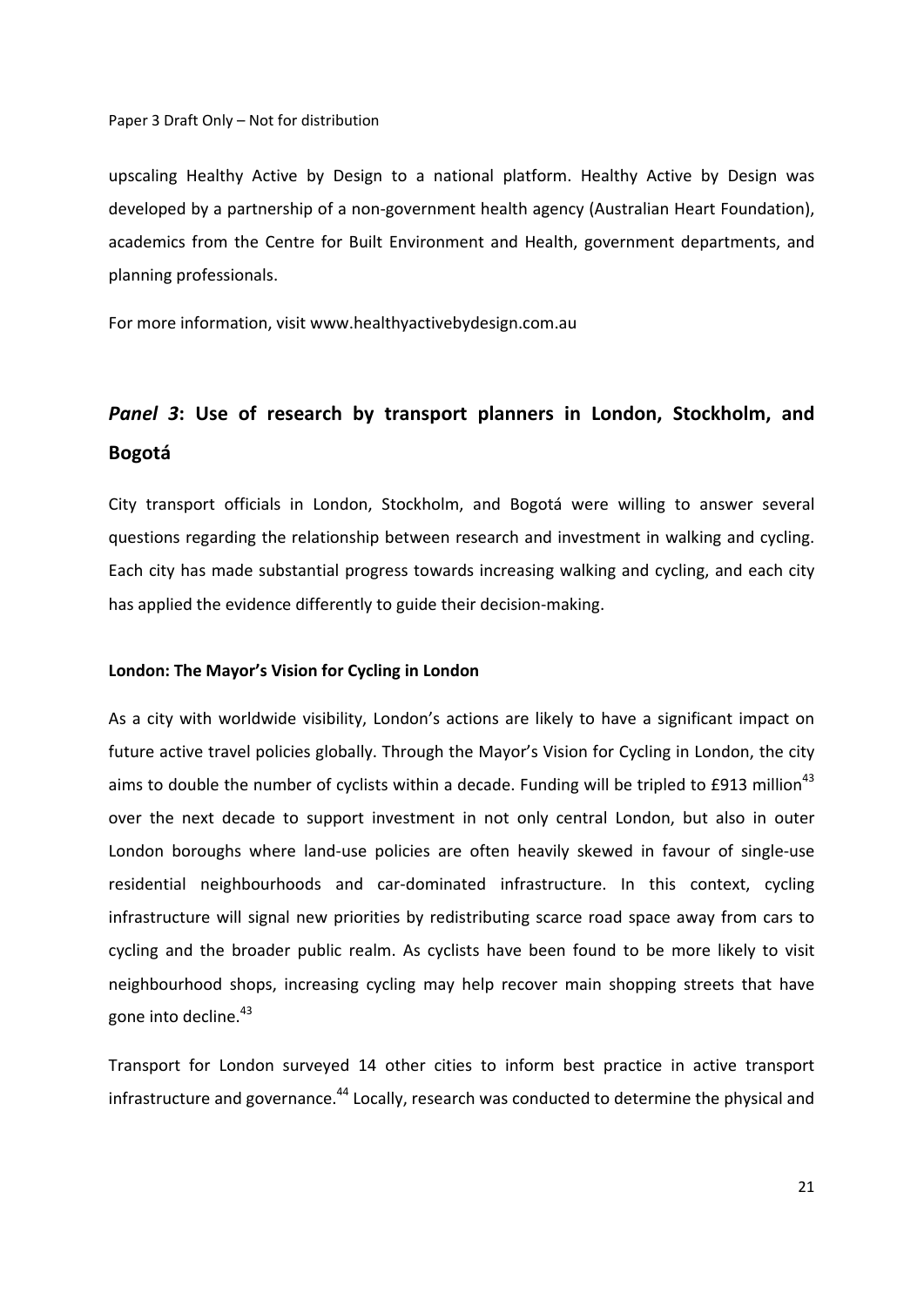social potential for cycling by postcode. Areas of high cycling density potential were mapped against the propensity to cycle by postcode.<sup>45</sup> This research has been used to inform where to build cycle infrastructure.

Although it is now safer to cycle in London than it was a decade ago,  $46$  the perceived risk of injury is the number one reason for not cycling in the capital. $43,47$  The response has been to lower speed limits to 32 km/h or build segregated routes along busy roads.<sup>43</sup> Cycling coaching sessions and awareness training for heavy goods vehicles drivers – identified through research as the greatest risk to cyclists – have also been implemented.

Segregated routes will be complemented with routes along quiet residential streets for more cautious cyclists. Regular research into attitudes relating to cycling has been conducted by Transport for London to understand market segmentation. For example, the modal shift away from inactive car travel is far higher for non-cyclists planning to start cycling than for cyclists planning to cycle more.

Transport for London commissioned research by Cambridge University's Centre for Diet and Activity Research to model the health impacts of policy options. Models estimated the health benefits of being more active in a less polluted city against the increased risk of injury to be worth £250 million if the increased cycling expected by 2031 in the Mayor's Transport Strategy is attained.<sup>47</sup> Research undertaken by academics to assess their policies and guide new policies resulted in indicators to measure success, including physical activity, on‐street air quality monitoring, road traffic collisions, transport noise, perception of the urban realm, and access to services.<sup>48</sup>

Despite a growing population, motor vehicle traffic volumes across London decreased by 7% between 2004 and 2014, while cycling has increased.<sup>49</sup>

#### **Stockholm: Urban Mobility Strategy and Vision 2030**

Stockholm shares many characteristics with the cycling capital of Copenhagen, including weather and city size. Both cities share a history of integrated regional planning and land‐use that support cycling given the proximity between places of work and homes. However, cycling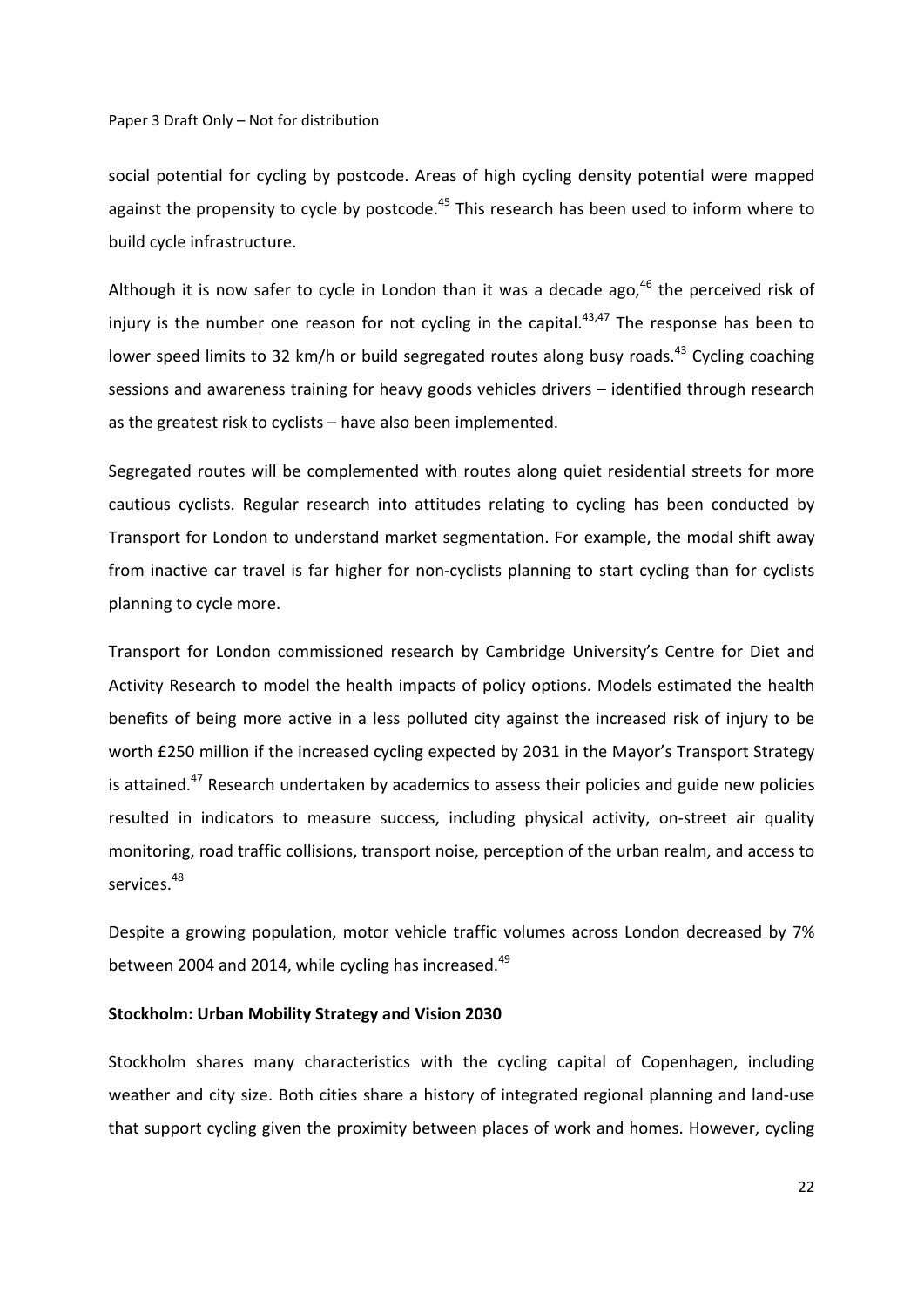mode‐shares are far lower in Stockholm. Like London, Stockholm plans to double the percentage of cyclists and has implemented a congestion charge to discourage car trips into the city centre. Stockholm has seen a 20% reduction in car trips since implementation of the congestion charge in  $2007.<sup>50</sup>$ 

Stockholm has responded to cold snowy winters by conducting research on winter cycling habits and infrastructure maintenance requirements.<sup>50</sup> Questions on winter cycling are included in regular travel behaviour surveys and before-and-after studies of infrastructure interventions to inform future projects. At a city-wide level, indicators are used to inform what transport infrastructure should be prioritised. Indicators include mode share, collisions, cycle speeds, number of safe cycle and pedestrian crossings, and number of cycle parking spaces.

Stockholm collects local neighbourhood data while also drawing on national and international studies. In developing specific solutions in specific locations – especially in the area of cycling infrastructure – the city adopts best practice from other cities. Stockholm is also invested in meeting the European Union's Air Quality Standards for nitrogen dioxide and  $PM_{10}$  levels, which require significantly reducing transport emissions.

#### **Bogotá: Cicloruta cycle network**

Bogotá has pursued an ambitious agenda of creating separate cycle paths, most of which have required repurposing road space from cars. Over 300 kilometres of separate cycle paths have been installed at a cost of US\$46 million.<sup>51</sup> Unlike London and Stockholm, which generally followed an incremental approach to building cycling infrastructure, Bogotá pursued a rapid roll‐out of cycle and public transport infrastructure. This partly reflected Bogotá's relative lack of cycle infrastructure two decades ago and partly reflected the city's different political and demographic make‐up. There was political alignment for providing access to the city through cycling that not only promoted sustainability but also enhanced equity for poorer residents who are unable to afford public transport fares. Frequent mayoral changes may also have shortened the time frame available for completing politically driven projects.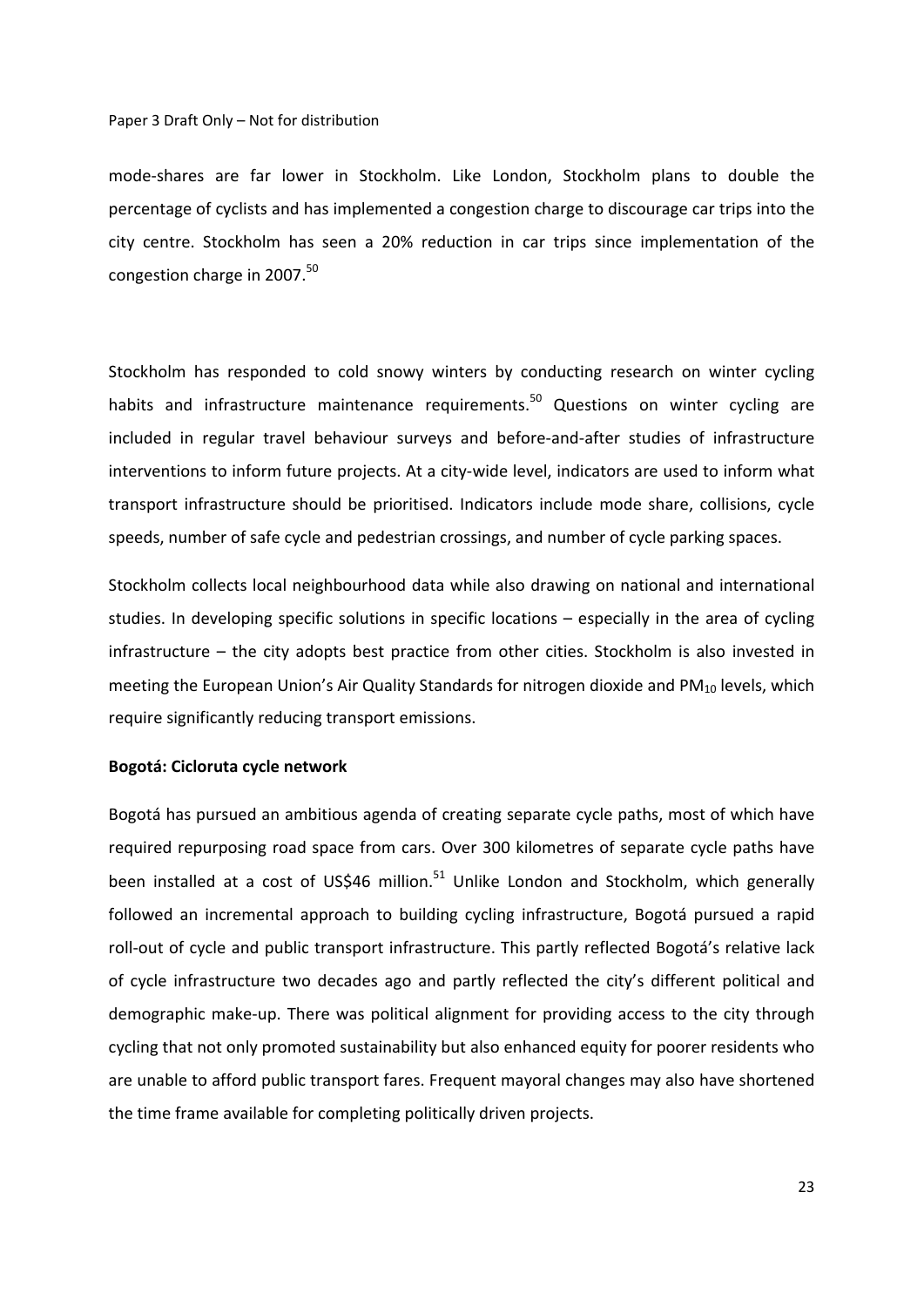The administration that implemented the cycle network in Bogotá did not focus on research in the same way as London and Stockholm. Bogotá had an in‐house special advisor with a research team that was informed by best and worst practices around the world to establish how to implement cycling infrastructure. This included finding published studies and inviting experts to train city officials and make presentations to the general public in support of the project. As with London, it was important to be able to respond to journalists, but the focus was also about informing the public, whom the local government assumed had limited experience with cycling infrastructure.

However, measuring the impact of the cycle network was not a priority. For the administration, the new policy, which resulted in visible changes to travel modes in the city, was sufficient. Similarly, the impact of the *Ciclovía* activation, which closes 121 kilometres of city streets on Sundays and public holidays<sup>52</sup> to allow safe passage for cyclists and pedestrians, on the uptake of cycling was not used to gauge success. However, it was documented that those taking part in *Ciclovía* at least once a month scored higher on health-related quality of life compared with those who did not.<sup>53</sup> A study measuring particulate pollution along closed roads showed that PM<sub>10</sub> was 13 times higher on a regular week day (65  $\mu$ g/m<sup>3</sup>) than on a Sunday (5  $\mu$ g/m<sup>3</sup>),<sup>54</sup> pointing to potential health benefits from reduced vehicle use in the city centre. Bogotá does, however, measure mode share, which showed an increase in cycle share from 2∙2% in 2005 to 3∙8% in 2011.

#### **Comment**

London, Stockholm, and Bogotá highlight a trend of using shared learning, where international evidence about the strengths and weaknesses of cycle infrastructure is used in local decisionmaking. London and Stockholm both test how local markets respond to the adoption of new strategies. This research has enabled these cities to use policy to more specifically target different market segments, an approach that could make transport policy more effective.<sup>55</sup> Bogotá did not focus on this type of research because the goal was to provide infrastructure in an environment where previously safe passage by cycle was not possible. In each city, research was partly motivated to provide evidence in support of cycling projects to either the general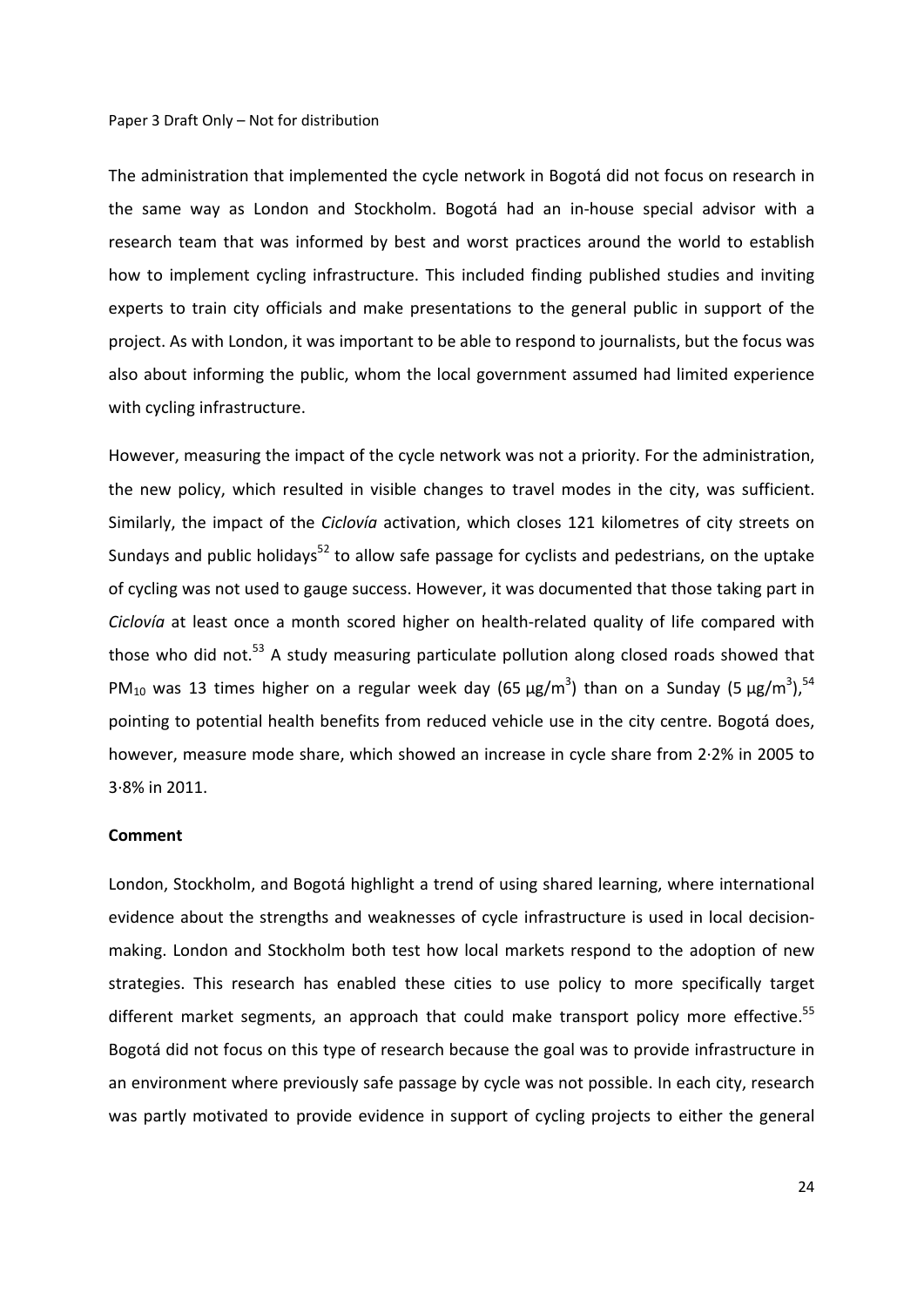public or the media. Some form of democratic oversight provides an important incentive for these cities to provide evidence to support plans. Desire for recognition as a city that is able to share best practices in active transport also acts as a powerful incentive to provide indicators of success. Although London and Stockholm conducted evaluations of their cycle infrastructure, the evidence would contribute to knowledge translation more effectively if the results were published in more accessible formats than internal reports. Evaluations of natural experiments are valued by both researchers and policy makers, so compiling the lessons from large infrastructure investments and policy changes worldwide would be a worthwhile project. The Bogotá case study is an example of a major intervention that was not fully evaluated, which is a type of missed opportunity that is likely to become more common.

# *Panel 4***: Summary of recommendations for improving translation of research to policy and practice**

The recommendations below are organised by the four steps of the Giles-Corti et al.<sup>13</sup> research translation model and are drawn from that model, the knowledge exchange literature, $^{12}$  a qualitative study of decision makers,  $^{10}$  and ALR.<sup>14</sup>

# **Policy‐relevant research questions**

- Collaborations among researchers, practitioners, and policy makers
- Interdisciplinary teams
- Research questions designed to address timely policy questions
- Research questions about economics and public opinion
- Funders or professional organisations offer training in researcher and policy‐maker collaboration

#### **Policy‐relevant research methods**

- Design and measures selected for relevance to policy makers
- Natural experiments and case studies
- Emphasis on local evidence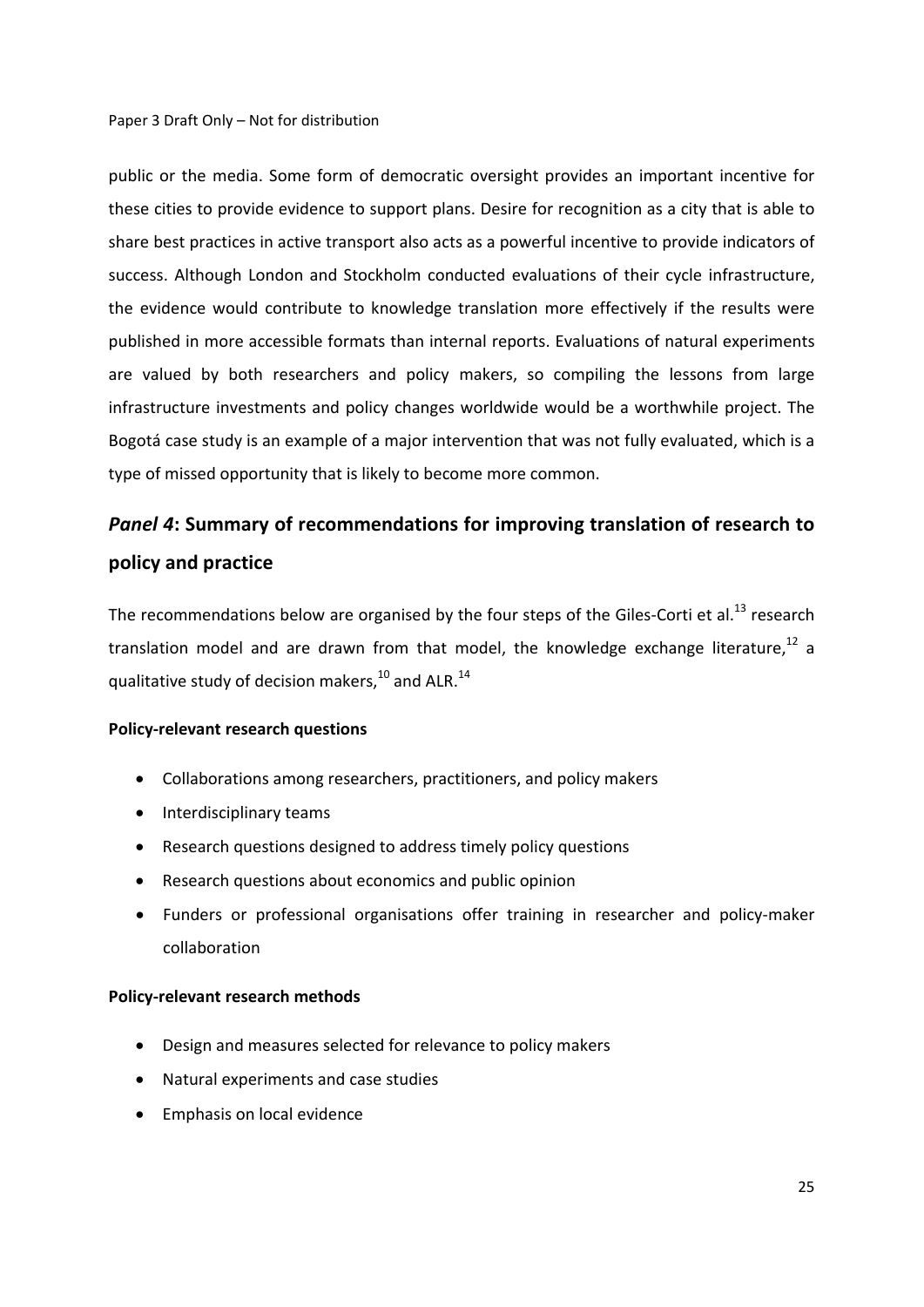- Multiple outcomes and measures to enhance relevance to multiple sectors
- Training in policy-relevant research methods at conferences
- Institutional support from universities and governments can facilitate collaboration of knowledge producers and users in the research process

### **Dissemination strategy to decision makers**

- Target journals and professional conferences that reach practitioners
- Target communication modes to decision makers, including in‐person, print, video, websites, and social media
- Research briefs and infographics with clear policy implications to be accessible to nontechnical audiences
- Evidence should be relevant to context of decision‐making, with local data being preferred
- Evidence should be supplemented with stories to illustrate how findings relate to specific people
- Practitioners and policy makers collaborate to help plan dissemination strategy and materials
- Communications with policy makers should be at the time the information can be most useful
- Funders provide grants to support research translation
- Training for research translation at conferences

# **Engagement in advocacy**

- Develop relationships with knowledge brokers who can take research findings to decision makers
- Become known by decision makers as a source of useful and credible information
- Schedule one-on-one meetings, group briefings, and testimony to policy makers
- Press releases and stories in mass media
- Training in advocacy offered by funders or professional organisations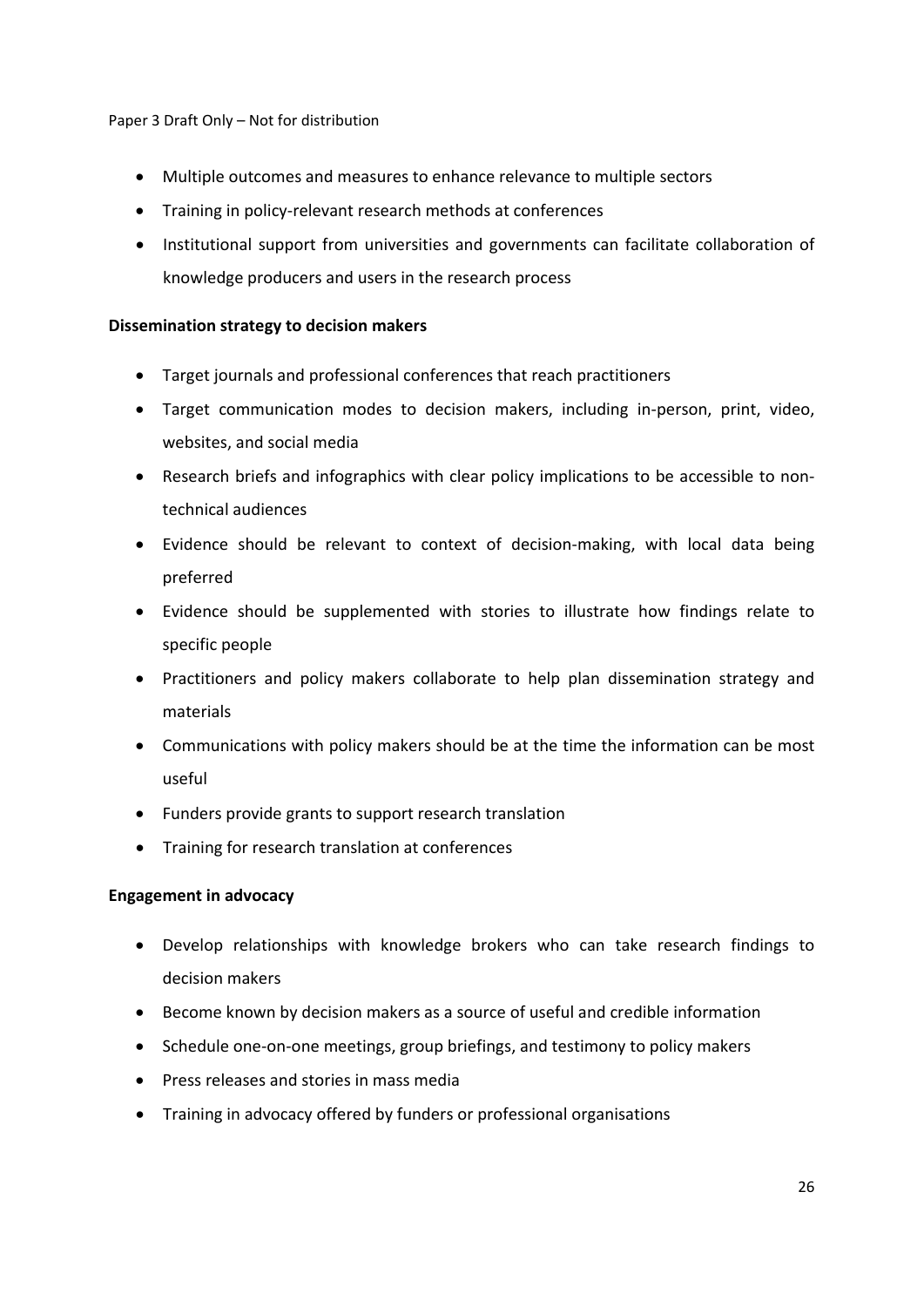### *Panel 5***: Key messages**

Land-use and transport policies that were adopted for good reasons at the time are now having widespread negative effects on health through reduced physical activity, prolonged sitting, injuries, air pollution, social isolation, noise, stress, compromised personal safety, unhealthy diets, urban heat island effects, and greenhouse gas emissions driving climate change. Most of these negative consequences are related to the high priority given to motor vehicles in land‐use and transport planning.

Integrated regional and local land‐use and transport interventions that support health include: density, design, diversity, destination accessibility, distance to public transport, demand management, distribution of employment, and desirability. A diverse set of indicators to monitor progress towards achieving healthier cities is proposed.

Substantial reductions in the burden of NCDs were predicted by models that increased residential densities, increased diversity of the built environment, decreased travel distances to common destinations, and promoted walking, cycling, and the use of public transport over motor vehicle use. The last scenario produced the greatest population health impact, but changes in transport mode can only be achieved through integrated land‐use and transport interventions.

Given the trends of growing populations and rapid urbanisation, there is an urgent need to improve knowledge translation so the evidence about health-enhancing urban planning, urban design, and transport policies is more quickly and effectively disseminated to, and adopted by, decision makers.

Researchers are encouraged to conduct more innovative policy-relevant studies, develop better ways of communicating research to decision makers, and become involved in informing the policy process.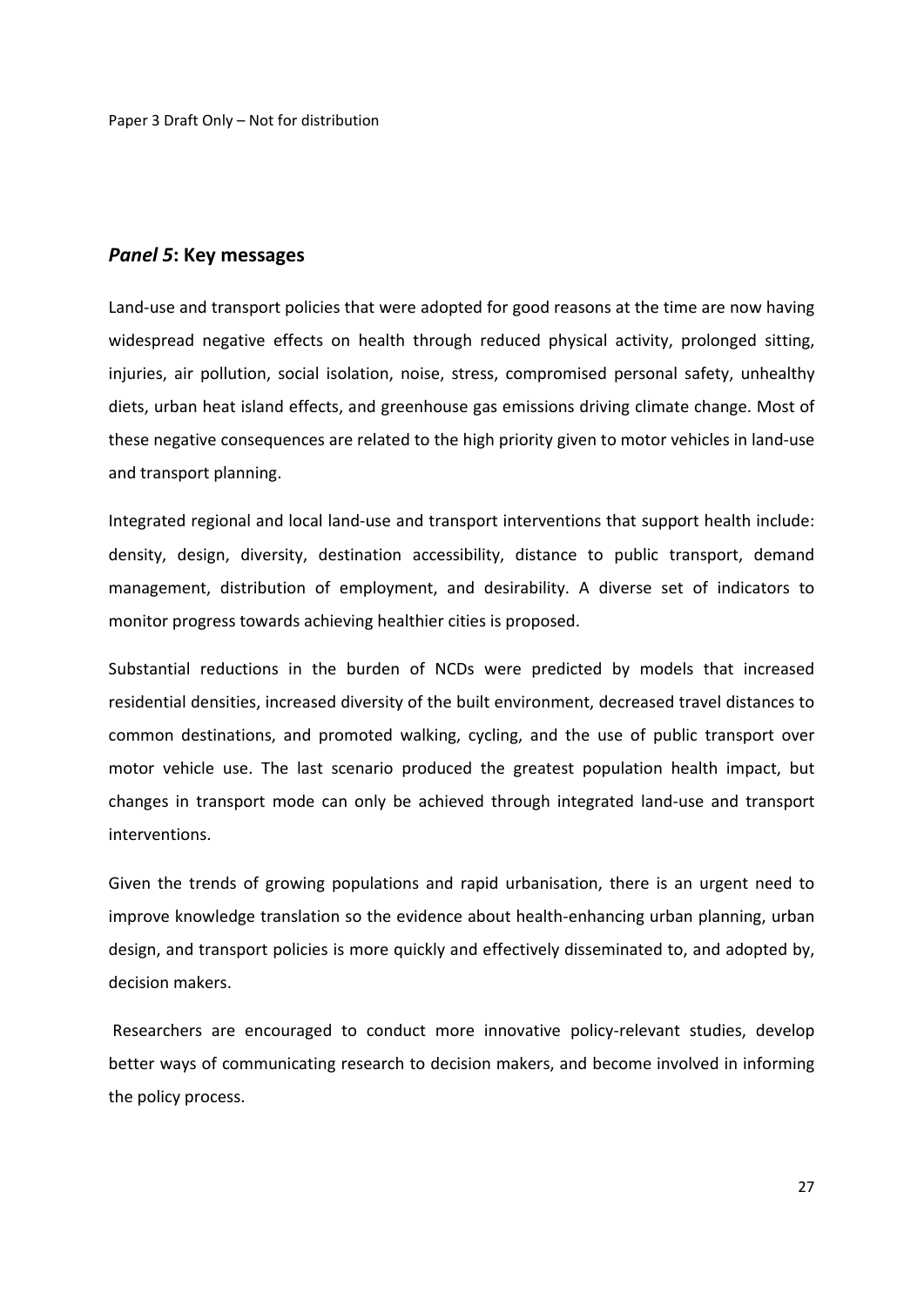Case studies of the effective use of research to inform land‐use and transport policy were identified in several countries. These cases illustrate that research can influence policy, so efforts to improve research translation are justified.

The unintended consequences of land‐use and transport policies that favour motor vehicle mobility are likely to worsen the global epidemics of NCDs and injuries, along with increasing the effects of air pollution and climate change. The solution with the likelihood of greatest health impact is to enact and implement integrated land‐use and transport policies that prioritise investments that achieve safe and sustainable walking, cycling and public transport while reducing private motor vehicle dependence.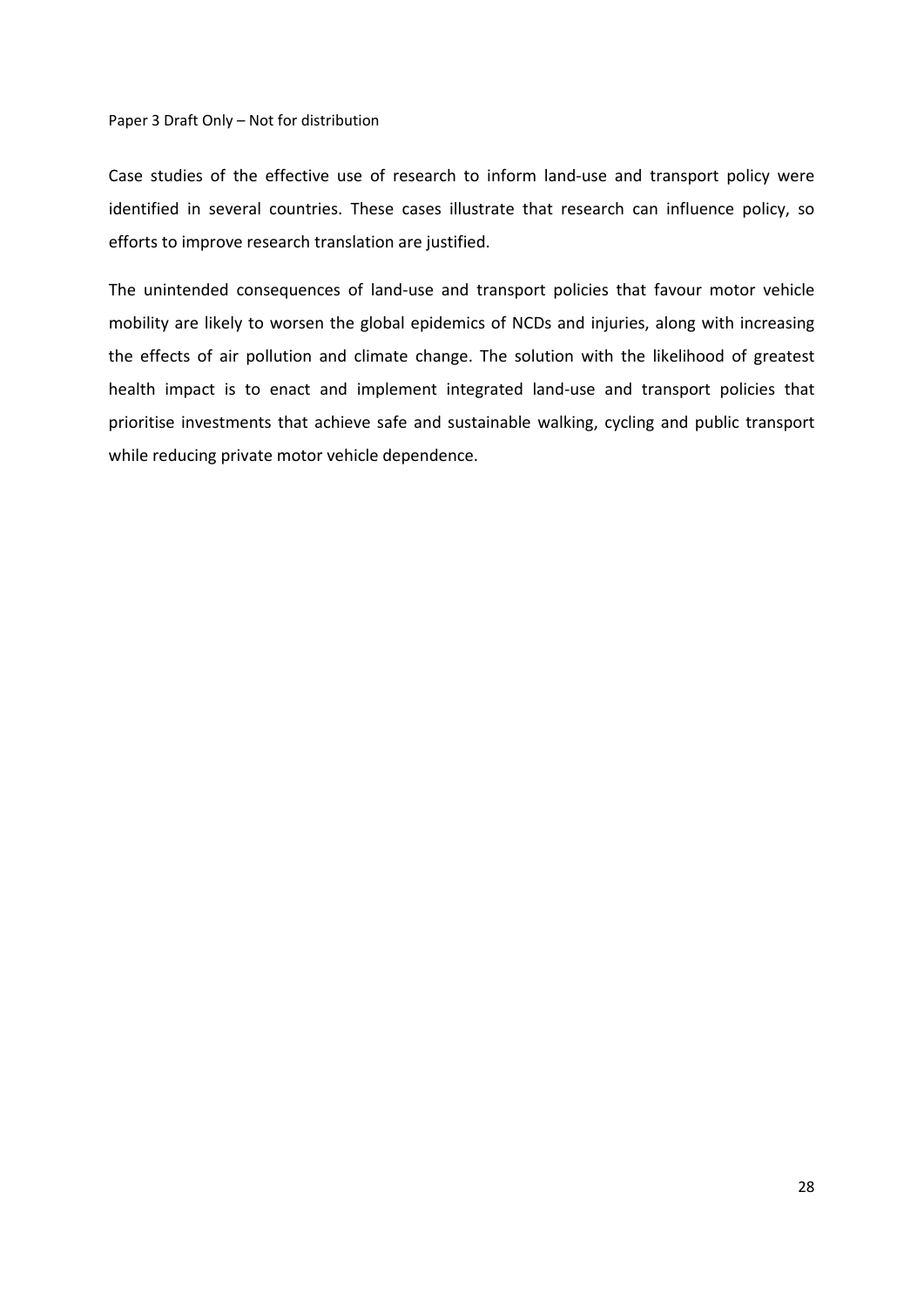# **Panel F Figures**

# **Panel 1 Figure**



# **Panel 2 Figure**

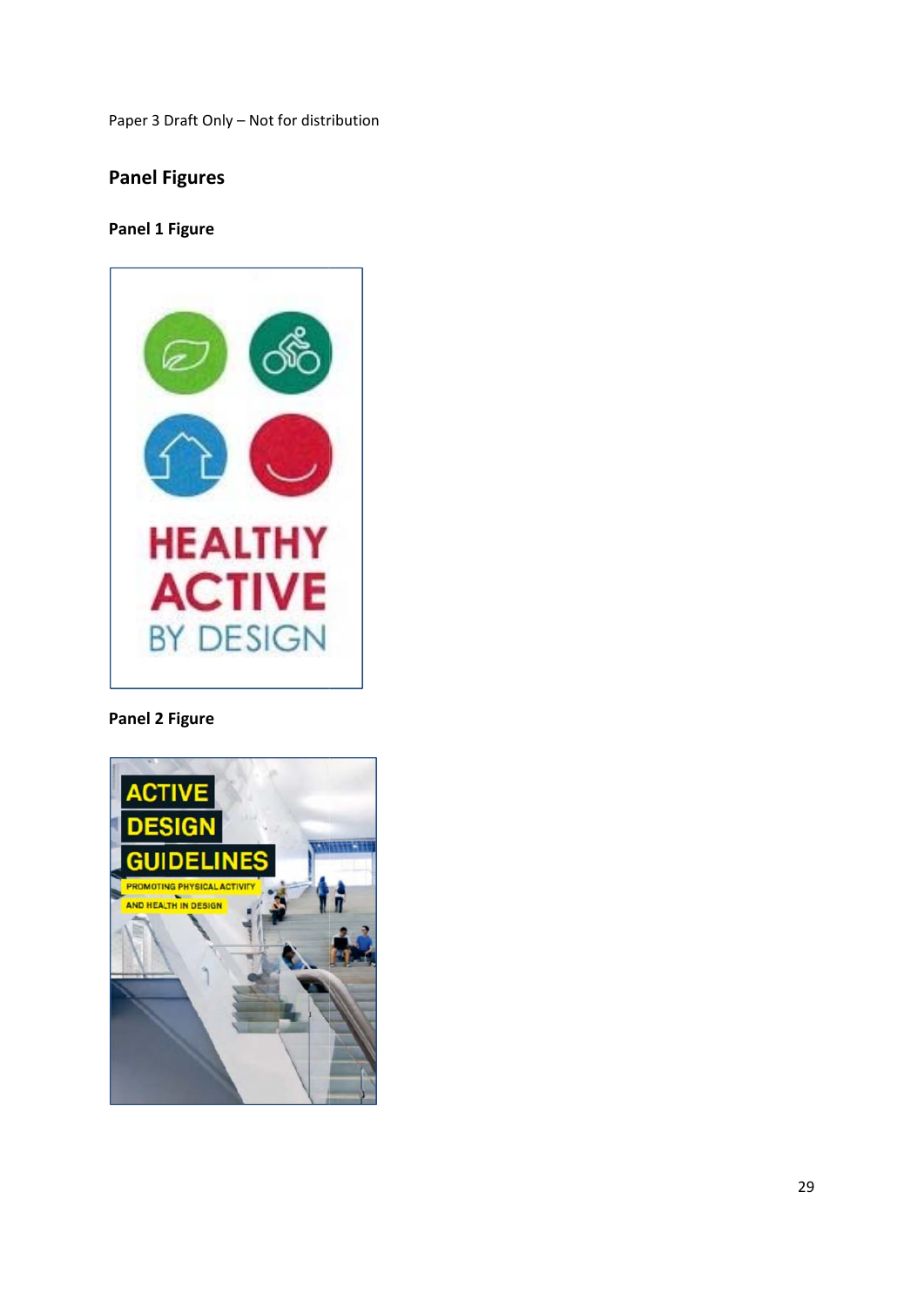# **References**

- 1. Woodcock J, Edwards P, Tonne C, et al. Public health benefits of strategies to reduce greenhouse‐gas emissions: urban land transport. The Lancet 2009; 374(9705): 1930‐43.
- 2. Roberts I, Edwards P. The energy glut: the politics of fatness in an overheating world: Zed Books Limited; 2010.
- 3. Woodcock J, Banister D, Edwards P, Prentice AM, Roberts I. Energy and Health 3 Energy and transport. The Lancet 2007; 370(9592): 1078‐88.
- 4. Ewing R, Cervero R. Travel and the built environment: a meta-analysis. Journal of the American planning association 2010; 76(3): 265‐94.
- 5. Giles‐Corti B, Vernez Moudon A, Reis R, et al. City planning and population health: a global challenge. The Lancet 2016; xx(xx)
- 6. Stevenson M, Thompson J, de Sa TH, et al. Land‐use, transport and population health: estimating the health benefits of compact cities. Lancet 2016; xx(xx)
- 7. Kingdon J. Agendas, alternatives, and public policies. Second ed. New York, USA: Longman; 1995.
- 8. Nelson AC. The mass market for suburban low-density development is over. The Urban Lawyer 2012: 811‐26.
- 9. Brownson RC, Royer C, Ewing R, McBride TD. Researchers and policymakers: travelers in parallel universes. American journal of preventive medicine 2006; 30(2): 164‐72.
- 10. Petticrew M, Whitehead M, Macintyre SJ, Graham H, Egan M. Evidence for public health policy on inequalities: 1: the reality according to policymakers. Journal of epidemiology and community health 2004; 58(10): 811‐6.
- 11. Gagnon ML. Moving knowledge to action through dissemination and exchange. Journal of clinical epidemiology 2011; 64(1): 25‐31.
- 12. Shea BJ. A decade of knowledge translation research--what has changed? Journal of clinical epidemiology 2011; 64(1): 3.
- 13. Giles-Corti B, Sallis JF, Sugiyama T, Frank LD, Lowe M, Owen N. Translating active living research into policy and practice: one important pathway to chronic disease prevention. Journal of public health policy 2015; 36(2): 231‐43.
- 14. Sallis JF, Cutter CL, Lou D, et al. Active Living Research: creating and using evidence to support childhood obesity prevention. American Journal of Preventive Medicine 2014; 46(2): 195‐207.
- 15. Barker DC, Gutman MA. Evaluation of Active Living Research: ten years of progress in building a new field. American Journal of Preventive Medicine 2014; 46(2): 208‐15.
- 16. Moodie R. Commentary: Where Different Worlds Collide: Expanding the Influence of Research and Researchers on Policy. Journal of Public Health Policy 2009; 30: S33‐S7.
- 17. Goldstein H. Commentary: translating research into public policy. Journal of Public Health Policy 2009; 30: S16‐S20.
- 18. Giles‐Corti B, Knuiman M, Timperio A, et al. Evaluation of the implementation of a state government community design policy aimed at increasing local walking: design issues and baseline results from RESIDE, Perth Western Australia. Preventive Medicine 2008; 46(1): 46‐54.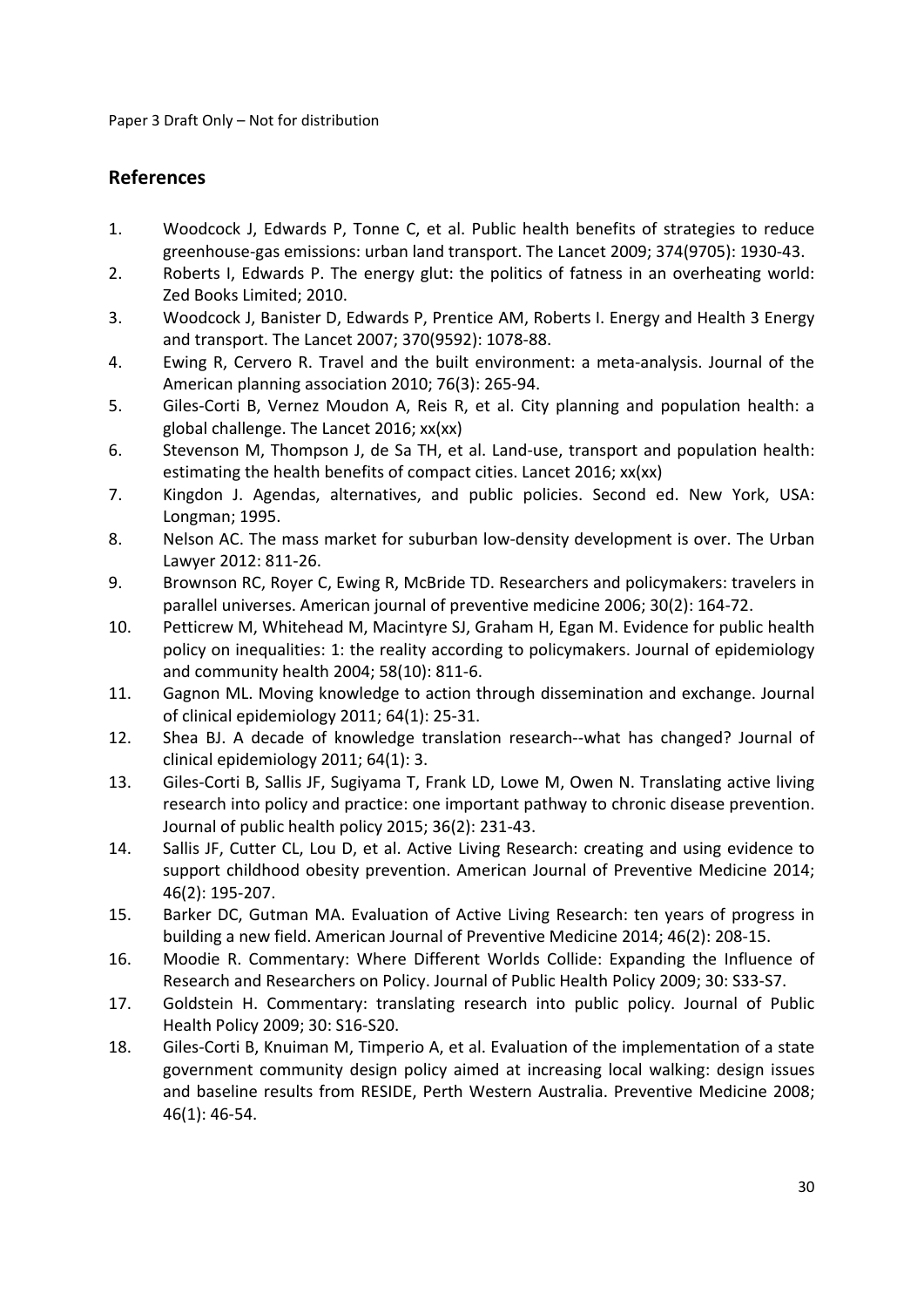- 19. Hooper P, Giles-Corti B, Knuiman M. Evaluating the implementation and active living impacts of a state government planning policy designed to create walkable neighborhoods in Perth, Western Australia. American Journal of Health Promotion 2014; 28(sp3): S5‐S18.
- 20. Frank LD, Andresen MA, Schmid TL. Obesity relationships with community design, physical activity, and time spent in cars. American Journal of Preventive Medicine 2004; 27(2): 87‐96.
- 21. US Clean Air Act. 2015. https://en.wikipedia.org/wiki/Clean Air Act (United States) (accessed September  $9^{th}$ , 2015).
- 22. Frank L, Engelke P, Schmid T. Health and community design: The impact of the built environment on physical activity: Island Press; 2003.
- 23. Frank LD, Schmid TL, Sallis JF, Chapman J, Saelens BE. Linking objectively measured physical activity with objectively measured urban form: findings from SMARTRAQ. American Journal of Preventive Medicine 2005; 28(2): 117‐25.
- 24. Transport Research Board and Institute of Medicine. Does the built environment influence physical activity? Examining the evidence. Washington DC: TRB, 2005.
- 25. Heath GW, Brownson RC, Kruger J, et al. The effectiveness of urban design and land use and transport policies and practices to increase physical activity: a systematic review. Journal of Physical Activity & Health 2006; 3: S55.
- 26. National Neart Foundation of Australia. Blueprint for an active Australia. Melbourne: NHFoA, 2014.
- 27. NICE Guidelines. Physical activity and the environment. 2008. http://www.nice.org.uk/guidance/PH8 (accessed September 9<sup>th</sup>, 2015).
- 28. NICE Evidence Update 57. Physical activity and the environment. 2014. https://arms.evidence.nhs.uk/resources/hub/1034503/attachment (accessed September  $9<sup>th</sup>$ , 2015).
- 29. www.nyc.gov/html/ddc/html/design/active design.shtml (accessed September 9<sup>th</sup>, 2015).
- 30. Sallis JF, Spoon C, Cavill N, et al. Co-benefits of designing communities for active living: an exploration of literature. International Journal Behav Nutr Phys Act 2015; 12.
- 31. Watts N, Adger WN, Agnolucci P, et al. Health and climate change: policy responses to protect public health. The Lancet 2015; 386(10006): 1861‐914.
- 32. Pucher J, Buehler R. Making cycling irresistible: lessons from the Netherlands, Denmark and Germany. Transport Reviews 2008; 28(4): 495‐528.
- 33. Designed to Move: Active Cities. https://www.designedtomove.org/resources. (accessed September 9 2015).
- 34. Tellier R. Review of aerosol transmission of influenza A virus. Emergency Infectious Diseases 2006; 12(11): 1657‐62.
- 35. Colosia AD, Masaquel A, Hall CB, Barrett AM, Mahadevia PJ, Yogev R. Residential crowding and severe respiratory syncytial virus disease among infants and young children: a systematic literature review. BMC infectious diseases 2012; 12(1): 1.
- 36. Brownson RC, Fielding JE, Maylahn CM. Evidence‐based public health: a fundamental concept for public health practice. Annual review of public health 2009; 30: 175‐201.